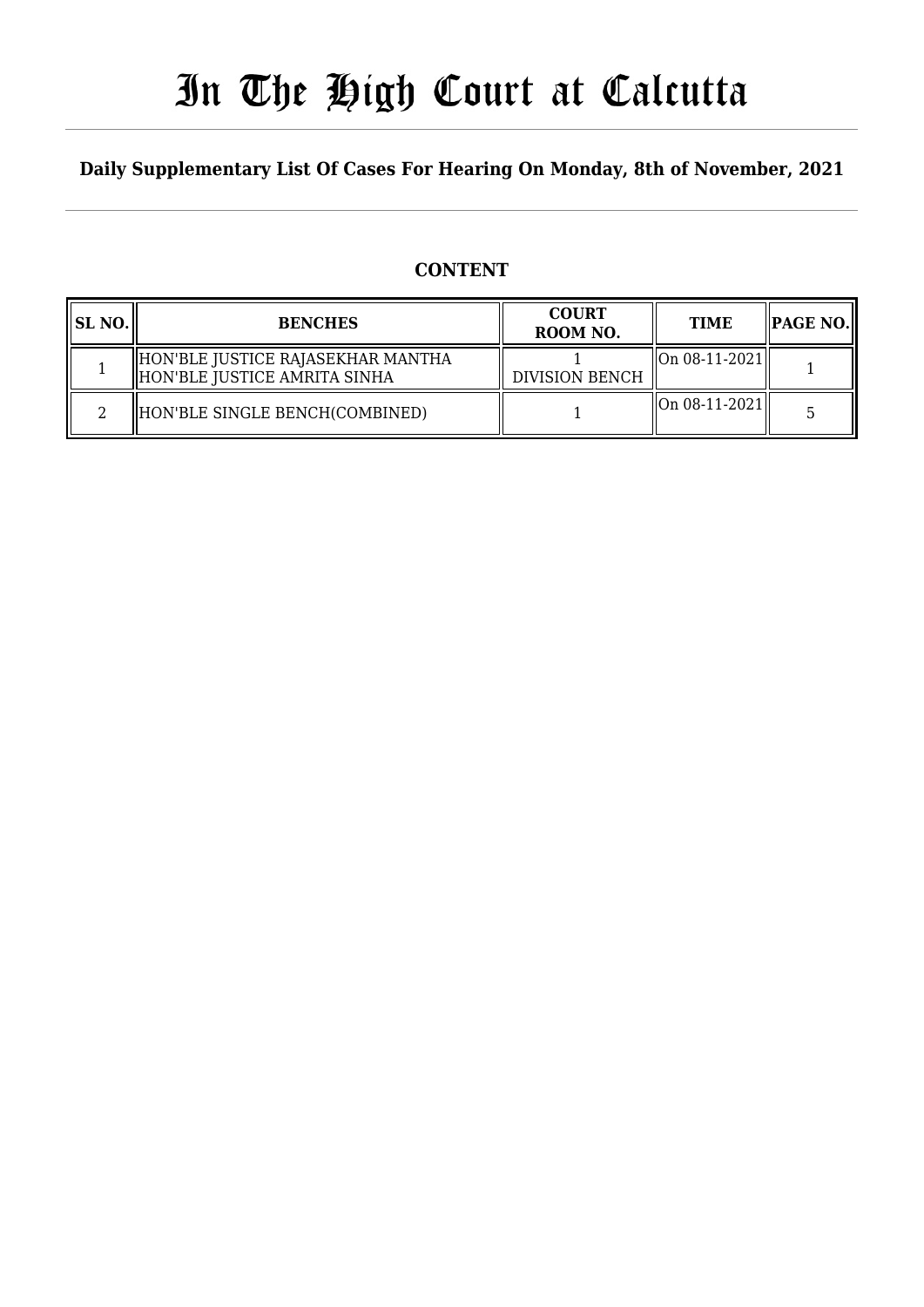

## Calcutta High Court **In The Circuit Bench at Port Blair**

## **Appellate Side**

**DAILY CAUSELIST For Monday The 8th November 2021**

**COURT NO. 1**

**DIVISION BENCH (DIVISION BENCH)**

#### **HON'BLE JUSTICE RAJASEKHAR MANTHA HON'BLE JUSTICE AMRITA SINHA**

#### **MOTION** 1 WP.CT/168/2021 THE LIEUTENANT GOVERNOR AND ORS. VS PUSPA RANI BISWAS (SASMAL) AND ANR. KRISHNA RAO 2 WP.CT/186/2021 THE LIEUTENANT GOVERNOR AND OTHERS VS MRS. RAJINI DEVI (TEWARI) KRISHNA RAO 3 WP.CT/187/2021 THE LIEUTENANT GOVERNOR AND OTHERS VS P. HUSSAIN AND OTHERS KRISHNA RAO 4 WP.CT/188/2021 THE LIEUTENANAT GOVERNOR AND OTHERS VS SABEELA BANU CHENBEN KRISHNA RAO **FOR ORDERS** 5 MA/7/2021 IN WP 11/2021 THE LIEUTENANT GOVERNOR AND ANR. VS NANI GOPAL DAS AND ANR. KRISHNA RAO MOHD. TABRAIZ IA NO: CAN/1/2021 **APPLICATION** 6 MA/26/2019 IN WP 256/2016 VIKASH KUMAR SINGH VS THE SYNDICATE BANK AND ORS. KRISHNA RAO N.A.KHAN. R.K.NANDY

IA NO: CAN/1/2021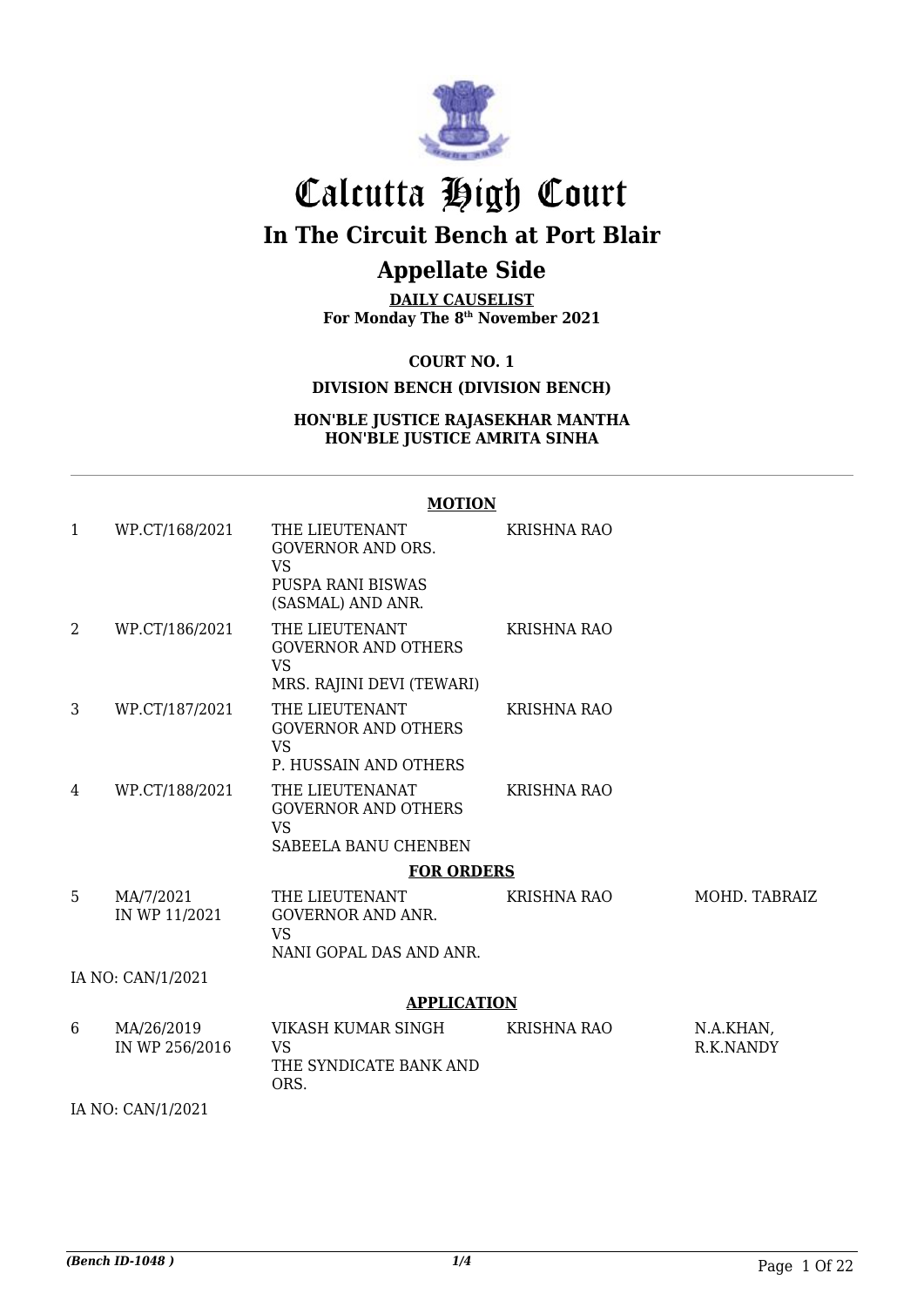| 7   | MA/33/2020                          | ANDAMAN AND NICOBAR<br>STATE COOPERATIVE BANK<br><b>LIMITED</b><br>VS.<br>THE ANDAMAN AND<br>NICOBAR ADMINISTRATION<br>AND ORS. | B.BHATTACHARYA,<br>V.BOSE, A.GHATAK,<br>MD. A.ANSARI,<br><b>TASNEEM</b> | P.M.MUKHERJEE,<br>P.K.DAS, ARUL<br><b>PRASANTH</b> |
|-----|-------------------------------------|---------------------------------------------------------------------------------------------------------------------------------|-------------------------------------------------------------------------|----------------------------------------------------|
|     | IA NO: CAN/1/2021                   |                                                                                                                                 |                                                                         |                                                    |
| wt8 | WPA/6067/2020                       | ANDAMAN AND NICOBAR<br>STATE COOPERATIVE BANK<br>LIMITED<br><b>VS</b><br>THE ANDAMAN AND<br>NICOBAR ADMINISTRATION<br>AND ORS.  | B.BHATTACHARYA,<br>V.BOSE, A.GHATAM,<br><b>A.ANSARI</b>                 | <b>KRISHNA RAO</b>                                 |
|     | IA NO: CAN/1/2021                   |                                                                                                                                 |                                                                         |                                                    |
| 9   | MAT/2/2021<br>IN WP 64/2021         | <b>HEM LALL</b><br><b>VS</b><br>THE LIEUTENANT<br><b>GOVERNOR</b>                                                               | K.M.B. JAYAPAL                                                          |                                                    |
|     | IA NO: CAN/1/2021                   |                                                                                                                                 |                                                                         |                                                    |
| 10  | FMAT/4/2021                         | <b>GOPAL BEPARI</b><br><b>VS</b><br><b>SEEMA BEPARI</b>                                                                         | PROHIT MOHAN LAL                                                        |                                                    |
|     | IA NO: CAN/1/2021                   |                                                                                                                                 |                                                                         |                                                    |
| 11  | MA/17/2021<br>IN WPA 177/2021       | ROBERT JAMES<br><b>VS</b><br>THE ANDAMAN AND<br>NICOBAR ADMINISTRATION                                                          | RAKESH PAL GOBIND,<br>S.C.MISHRA                                        |                                                    |
|     | IA NO: CAN/2/2021, CAN/1/2021       |                                                                                                                                 |                                                                         |                                                    |
| 12  | MA/22/2021<br>IN WP 317/2019        | <b>SANT LALL</b><br><b>VS</b><br>THE LIEUTENANT<br><b>GOVERNOR AND OTHERS</b>                                                   | KMB JAYAPAL, G MINI                                                     |                                                    |
|     | IA NO: CAN/1/2021                   |                                                                                                                                 |                                                                         |                                                    |
| 13  | MA/23/2021                          | SOHAN LALL<br><b>VS</b><br>THE LIEUTENANT<br><b>GOVERNOR AND OTHERS</b>                                                         | KMB JAYAPAL, G MINI                                                     |                                                    |
|     | IA NO: CAN/1/2021                   |                                                                                                                                 |                                                                         |                                                    |
| 14  | MA/24/2021                          | MUKESH LALL<br><b>VS</b><br>THE LIEUTENANT<br><b>GOVERNOR AND OTHERS</b>                                                        | KMB JAYAPAL, G MINI                                                     |                                                    |
|     | IA NO: CAN/1/2021                   |                                                                                                                                 |                                                                         |                                                    |
| 15  | MA/25/2021                          | UNION OF INDIA AND<br><b>OTHERS</b><br><b>VS</b><br>K.UNNIKRISHNA PILLAI                                                        | <b>V.D.SIVABALAN</b>                                                    |                                                    |
|     | IA NO CANIGROSS CANTRONAS CANTISTOS |                                                                                                                                 |                                                                         |                                                    |

IA NO: CAN/2/2021, CAN/3/2021, CAN/1/2021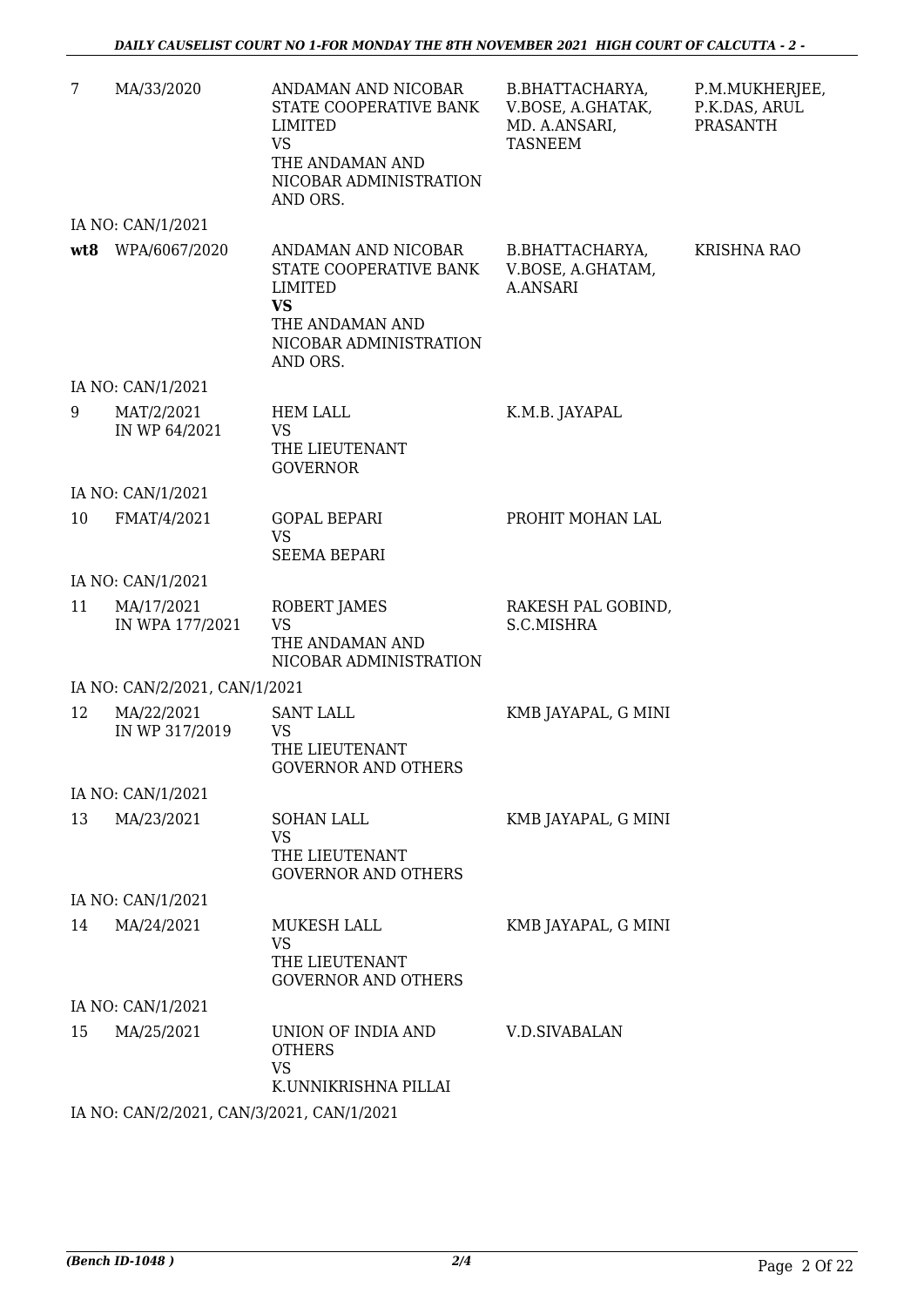| MA/26/2021     | THE ANDAMAN AND        | KRISHNA RAO |
|----------------|------------------------|-------------|
| IN WP 212/2021 | NICOBAR ADMINISTRATION |             |
|                | AND OTHERS             |             |
|                | VS                     |             |
|                | SHAJAN T.OOMMEN        |             |
|                |                        |             |

IA NO: CAN/1/2021, CAN/2/2021

#### **FOR HEARING**

| 17 | FAT/1/2018         | <b>B.BHASKAR RAO</b><br><b>VS</b><br><b>MADHURI MITRA</b>                                                                 | K.M.B.JAYAPAL                       | <b>ANJILI NAG</b>                   |
|----|--------------------|---------------------------------------------------------------------------------------------------------------------------|-------------------------------------|-------------------------------------|
| 18 | FA/1/2019          | <b>ASHIM NANDI</b><br><b>VS</b><br><b>RINA BEPARI</b>                                                                     | <b>ANJILI NAG</b>                   | RINA BEPARI IN<br><b>PERSON</b>     |
| 19 | FMAT/4/2019        | THE EXECUTIVE ENGINEER<br><b>VS</b><br>C.V.THOMAS                                                                         | <b>KRISHNA RAO</b>                  | <b>GOPALA BINNU</b><br><b>KUMAR</b> |
| 20 | CRA/7/2019         | THE STATE<br><b>VS</b><br>A.MOHAN @ VELU                                                                                  | <b>KRISHNA RAO</b>                  | RAKESH PAL<br><b>GOBIND</b>         |
|    | IA NO: CRAN/1/2021 |                                                                                                                           |                                     |                                     |
| 21 | CRA/8/2019         | KARTICK SAHA<br><b>VS</b><br>THE STATE                                                                                    | <b>KRISHNA RAO</b>                  | A.S.ZINU                            |
| 22 | WP.CT/90/2019      | SELVARAJ RAJU<br><b>VS</b><br>UNION OF INDIA AND ORS.                                                                     | K.SABIR                             | <b>SIVABALAN</b>                    |
| 23 | CRA/2/2020         | SHYAMA KANTO BISWAS<br><b>VS</b><br>THE STATE                                                                             | D.ILANGO                            |                                     |
| 24 | FAT/3/2020         | A.SELVAKUMAR<br><b>VS</b><br>S.BHUVANESHWARI                                                                              | K.M.B.JAYAPAL                       |                                     |
| 25 | MA/9/2020          | THE HON'BLE LT.<br><b>GOVERNOR AND ORS.</b><br><b>VS</b><br>ANDAMAN SARVAJANIK<br>NIRMAN VIBAGH MAZDOOR<br>SANGH AND ORS. | <b>KRISHNA RAO</b>                  | <b>GOPALA BINNU</b><br><b>KUMAR</b> |
|    | wt26 WPA/133/2020  | <b>BARATANG FOREST</b><br><b>WORKER'S UNION AND</b><br>ANR.<br><b>VS</b><br>UNION OF INDIA AND 05<br>ORS.                 | <b>GOPALA BINNU</b><br><b>KUMAR</b> |                                     |
|    | wt27 MA/10/2020    | THE GENERAL MANAGER<br><b>VS</b><br><b>R.ALANGARAM AND SONS</b><br>AND ORS.                                               | <b>ANJILI NAG</b>                   | <b>GOPALA BINNU</b><br><b>KUMAR</b> |
|    | wt28 WPA/162/2019  | THE DEPUTY<br><b>CONSERVATOR OF</b><br><b>FORESTS</b><br><b>VS</b><br>P.TATA RAO AND OTHERS                               | <b>KRISHNA RAO</b>                  | <b>GOPALA BINNU</b><br><b>KUMAR</b> |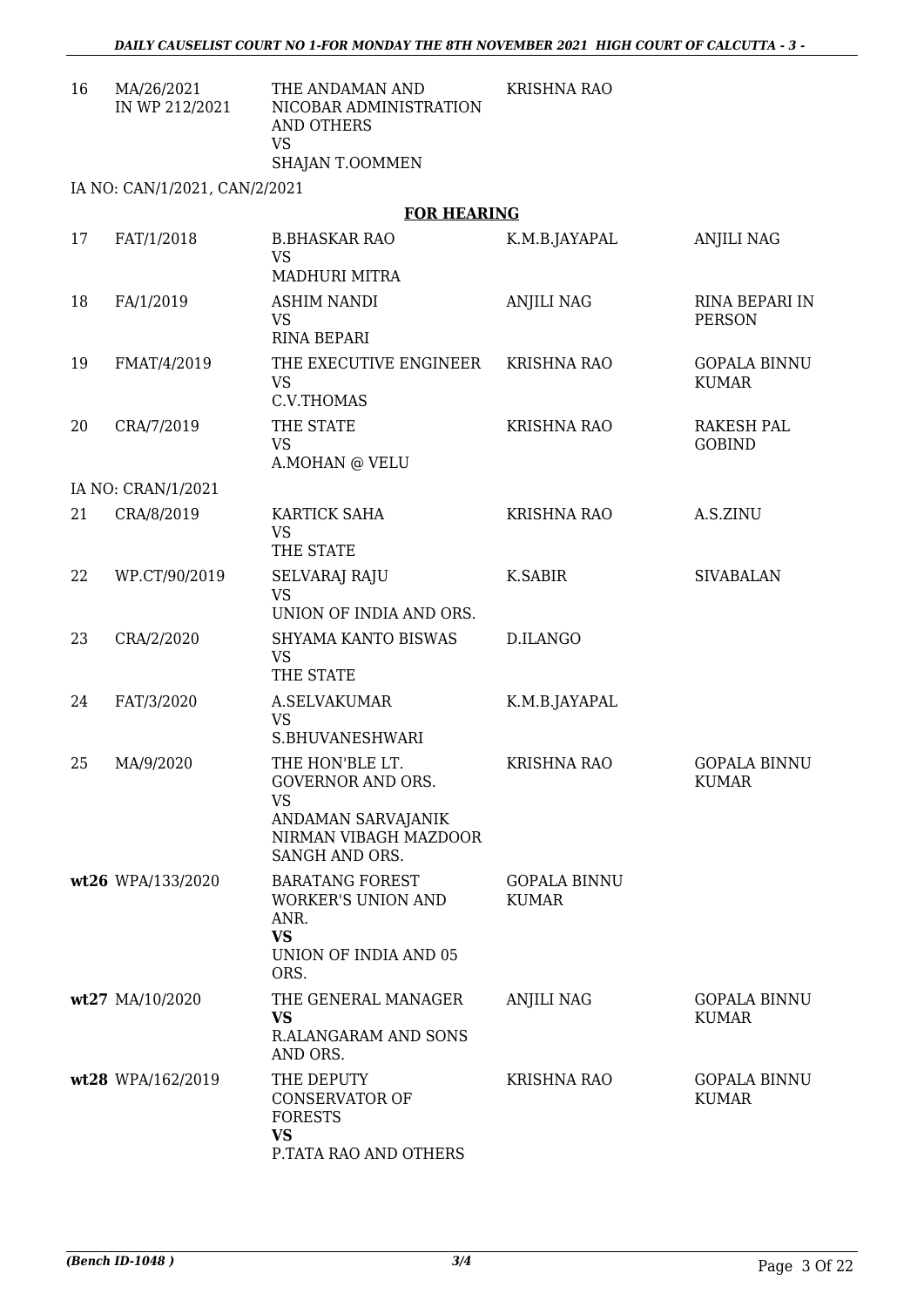| 29 | WPA(P)/81/2020      | ANDAMAN CHAMBER OF<br><b>COMMERCE AND INDUSTRY</b><br>AND ANR.                                                                       | MD. TABRAIZ                         | ARUL PRASANTH                        |
|----|---------------------|--------------------------------------------------------------------------------------------------------------------------------------|-------------------------------------|--------------------------------------|
|    |                     | <b>VS</b><br>THE LIEUTENANT<br><b>GOVERNOR AND ORS.</b>                                                                              |                                     |                                      |
|    | wt30 WPA(P)/84/2020 | ANDAMAN AND NICOBAR<br><b>ISLANDS REAL ESTATE</b><br>ASSOCIATION AND ANR.<br><b>VS</b><br>THE LIEUTENANT<br><b>GOVERNOR AND ORS.</b> | MD. TABRAIZ                         | <b>ARUL PRASANTH</b>                 |
| 31 | WPA(P)/82/2020      | P.KANNAN<br>VS<br>THE LIEUTENANT<br><b>GOVERNOR AND ORS.</b>                                                                         | K.M.B JAYAPAL                       | <b>KRISHNA RAO</b>                   |
| 32 | WP.CT/132/2020      | THE LIEUTENANT<br><b>GOVERNOR AND ORS.</b><br><b>VS</b><br>D.C.SUBRAMANYAM AND<br>ORS.                                               | <b>KRISHNA RAO</b>                  | PHATIK CHANDRA<br><b>DAS</b>         |
| 33 | MAT/739/2020        | COASTAL SEAWAYS ISLAND<br>PVT. LTD. AND ANR.<br><b>VS</b><br>ANDAMAN AND NICOBAR<br>STATE COOPERATIVE BANK<br>LIMITED AND ANR.       | <b>GOPALA BINNU</b><br><b>KUMAR</b> | K.V.VISWANATHAN,<br><b>U.S.MENON</b> |
|    | IA NO: CAN/1/2021   |                                                                                                                                      |                                     |                                      |
| 34 | CRA/2/2021          | RAGHUNATH MONDAL<br><b>VS</b><br>THE STATE                                                                                           | DEEP CHAIM KABIR                    | <b>KRISHNA RAO</b>                   |
|    | IA NO: CRAN/1/2021  |                                                                                                                                      |                                     |                                      |
| 35 | CRA/4/2021          | THE STATE<br><b>VS</b><br>DR. B.PRABHURAM                                                                                            | <b>KRISHNA RAO</b>                  | ANJILI NAG,<br>D.ILANGO              |
|    | IA NO: CRAN/2/2021  |                                                                                                                                      |                                     |                                      |
| 36 | MA/5/2021           | THESLEEMA M.K.<br><b>VS</b><br>ANDAMAN AND NICOBAR<br>ADMINISTRATION AND<br>ORS.                                                     | N.A.KHAN                            | KRISHNA RAO                          |

IA NO: CAN/1/2021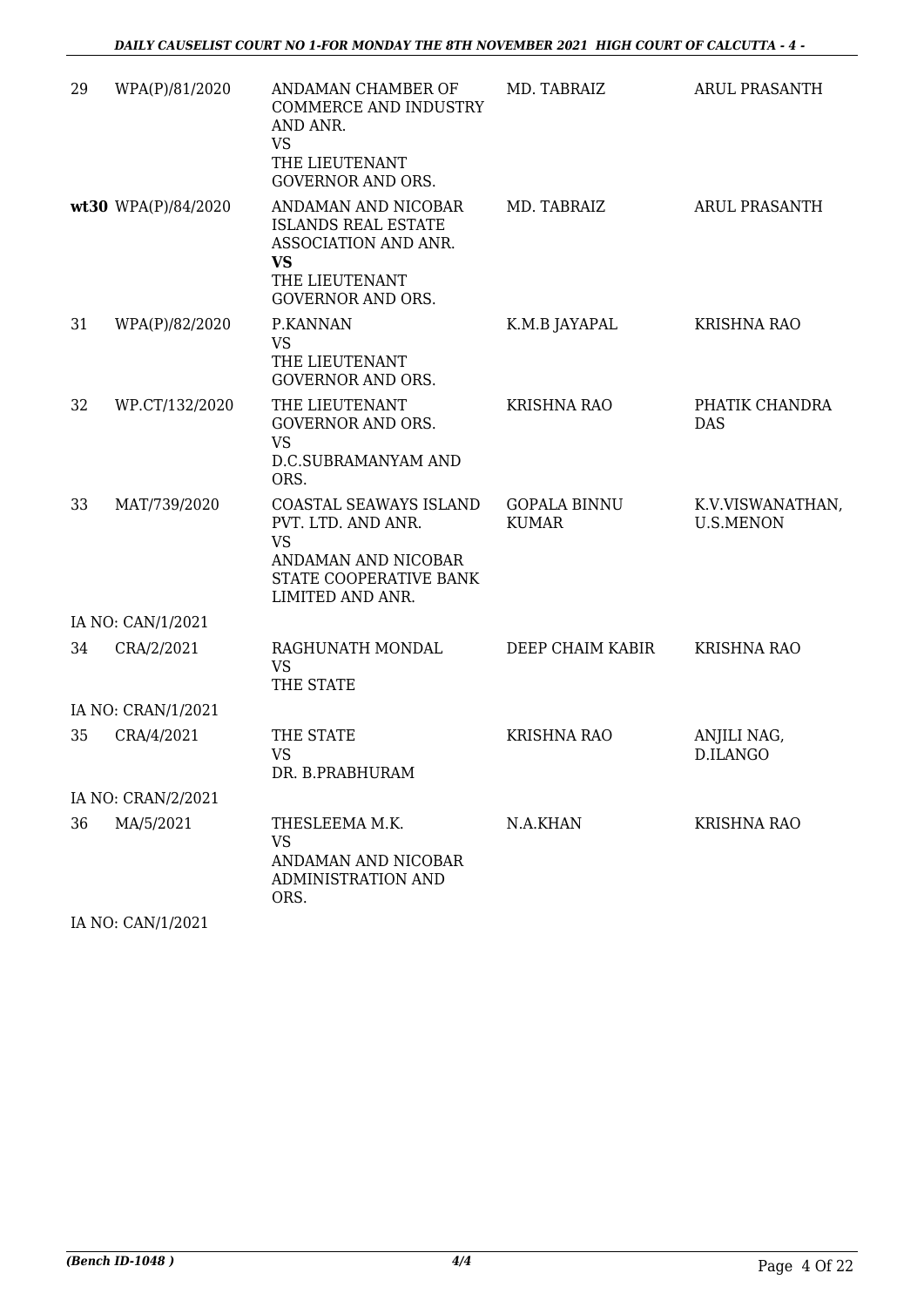

## Calcutta High Court

**In The Circuit Bench at Port Blair**

## **Appellate Side**

**DAILY CAUSELIST For Monday The 8th November 2021**

### **COURT NO. 1**

**SINGLE BENCH ()**

#### **HON'BLE SINGLE BENCH(COMBINED)**

|              | <b>MOTION</b>      |                                                                                     |                        |                                                  |  |
|--------------|--------------------|-------------------------------------------------------------------------------------|------------------------|--------------------------------------------------|--|
| $\mathbf{1}$ | CRR/1808/2012      | <b>DEVNATH PASWAN</b><br><b>VS</b><br>THE STATE                                     | M.K.THAKUR             |                                                  |  |
| 2            | CRR/2/2020         | JANAK RAM<br><b>VS</b><br>SITAMMA AND ANR.                                          | R.P.GOBIND,<br>P.MENON | KRISHNA RAO,<br>A.K.MANDAL,<br><b>BABITA DAS</b> |  |
| 3            | WPA/135/2020       | THE DIRECTOR OF<br><b>TRANSPORT</b><br><b>VS</b><br>SHIVNATH AND ORS.               | <b>KRISHNA RAO</b>     | <b>G.BINNU KUMAR</b>                             |  |
| 4            | CO/10/2021         | T.LAXMIKANTAN AND<br><b>OTHERS</b><br><b>VS</b><br>POOMAIL                          | <b>KMB JAYAPAL</b>     |                                                  |  |
| 5            | CRR/10/2021        | A.MUTHU<br><b>VS</b><br>THE STATE (U.T. OF<br>ANDAMAN AND NICOBAR<br><b>ISLANDS</b> | <b>AJITH PRASAD</b>    |                                                  |  |
| 6            | CRR/11/2021        | <b>NITAIBARAL</b><br><b>VS</b><br><b>SUJATA BARAL</b>                               | KAVITA TIWARI RAO      |                                                  |  |
|              | IA NO: CRAN/1/2021 |                                                                                     |                        |                                                  |  |
| 7            | CRR/12/2021        | T.KRISHNAMOORTHY<br><b>VS</b><br>THE STATE                                          | <b>ANJILI NAG</b>      | S.KARMAKAR                                       |  |
| 8            | CRR/13/2021        | <b>GOPAL DAS</b><br>VS<br>THE STATE (THROUGH LD.<br>PUBLIC PROSECUTOR)              | R. ARUL PETER          | S.KARMAKAR                                       |  |
| 9            | CO/14/2021         | <b>BALBIR SINGH AND</b><br><b>ANOTHER</b><br><b>VS</b><br><b>GYAN SINGH</b>         | <b>ANJILI NAG</b>      |                                                  |  |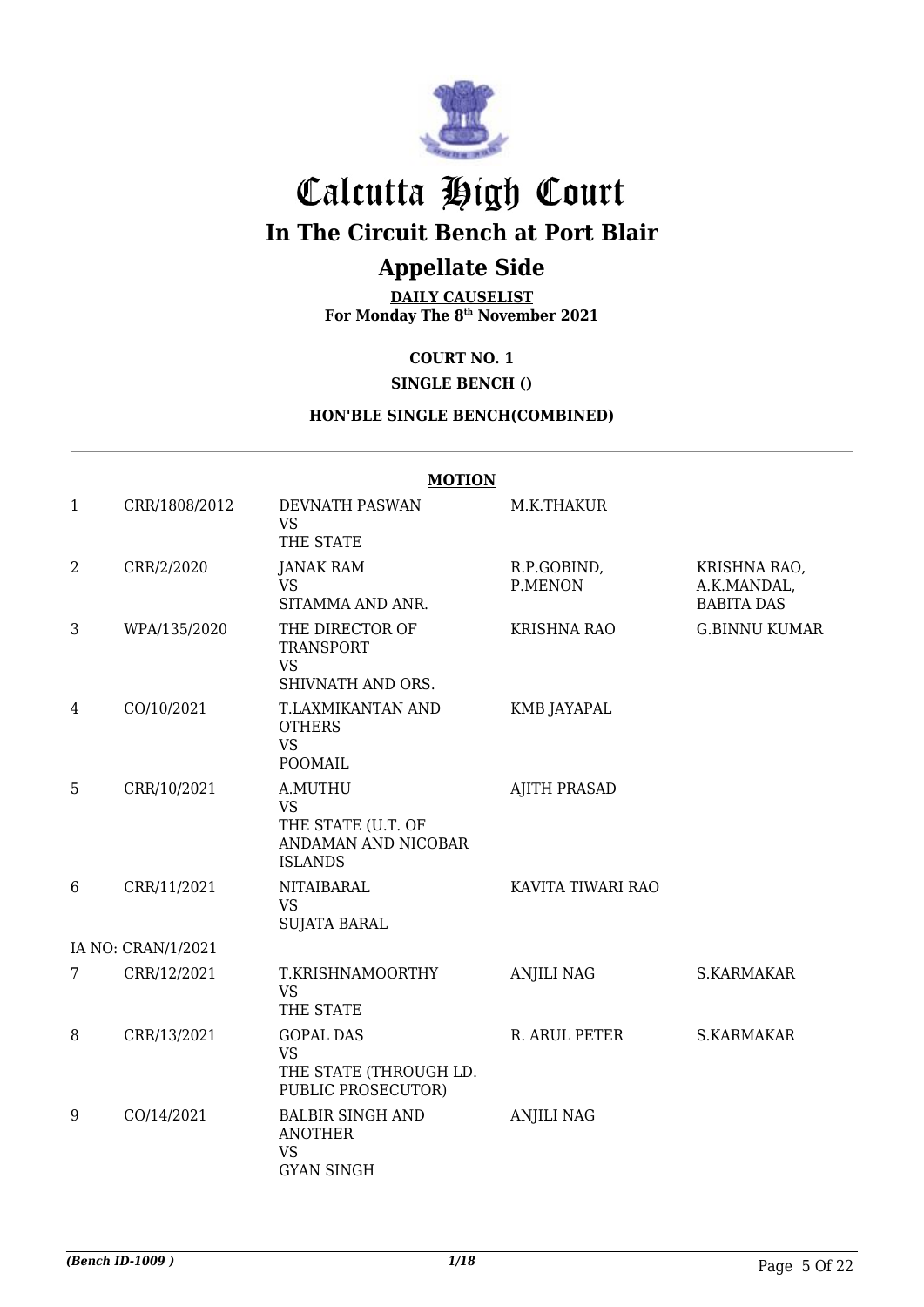| 10 | CRR/14/2021        | THE STATE<br><b>VS</b>                                                                             | <b>KRISHNA RAO</b>                   |                                      |
|----|--------------------|----------------------------------------------------------------------------------------------------|--------------------------------------|--------------------------------------|
|    | IA NO: CRAN/1/2021 | PAPI BAIDYA                                                                                        |                                      |                                      |
| 11 | CO/15/2021         | SMTI SARALA BAIDYA<br><b>VS</b><br><b>SAKTHI VEL</b>                                               | <b>ARUL PRASANTH</b>                 |                                      |
| 12 | CO/17/2021         | <b>JURAN DAS</b><br><b>VS</b><br>THE ADMINISTRATOR<br>(LIEUTENANT GOVERNOR)<br>AND ORS.            | A.S.KUMAR                            |                                      |
| 13 | CO/19/2021         | M/S KRISHNA TRADING<br><b>COMPANY</b><br><b>VS</b><br>N.GURUSWAMY AND ANR.                         | N.A.KHAN                             |                                      |
| 14 | CO/20/2021         | ST. MARY CHARITABLE AND<br>EDUCATIONAL SOCIETY<br>AND OTHERS<br><b>VS</b><br>POONAM KUMARI         | <b>GOPALA BINNU</b><br><b>KUMAR</b>  |                                      |
| 15 | WPA/74/2021        | N. R. SUDHEER KUMAR<br>AND ORS.<br><b>VS</b><br>THE HON'BLE LIEUTENANT<br><b>GOVERNOR AND ORS.</b> | <b>GOPALA BINNU</b><br><b>KUMAR</b>  | <b>KRISHNA RAO</b>                   |
| 16 | WPA/78/2021        | ABDUL HASSIM AND ORS.<br><b>VS</b><br>THE LIEUTENANT<br><b>GOVERNOR AND ORS.</b>                   | MOHD. TABRAIZ                        | KRISHNA RAO, ARUL<br><b>PRASANTH</b> |
| 17 | WPA/91/2021        | V.M. KUNJAMOO<br><b>VS</b><br>THE ANDAMAN AND<br>NICOBAR ADMINISTRATION<br>AND ORS.                | DEEP CHAIM KABIR,<br>S. AJITH PRASAD | <b>KRISHNA RAO</b>                   |
| 18 | WPA/104/2021       | SMTI. VELLAIAMMAL<br>VS<br>THE ANDAMAN AND<br>NICOBAR ADMINISTRATION<br>AND 03 ORS.                | R. ARUL PETER                        | <b>KRISHNA RAO</b>                   |
| 19 | WPA/117/2021       | FRANCIS KISPOTTA<br>VS<br>THE ANDAMAN AND<br>NICOBAR ADMINISTRATION<br>AND ORS.                    | K.M.B.JAYAPAL,<br>G.MINI             | <b>KRISHNA RAO</b>                   |
| 20 | WPA/118/2021       | POULOUS ANAND<br><b>VS</b><br>THE ANDAMAN AND<br>NICOBAR ADMINISTRATION<br>AND ORS.                | K.M.B.JAYAPAL,<br>G.MINI             | <b>KRISHNA RAO</b>                   |
| 21 | WPA/119/2021       | <b>LORENCE MINJ</b><br><b>VS</b><br>THE ANDAMAN AND<br>NICOBAR ADMINISTRATION<br>AND ORS.          | K.M.B.JAYAPAL,<br>G.MINI             | <b>KRISHNA RAO</b>                   |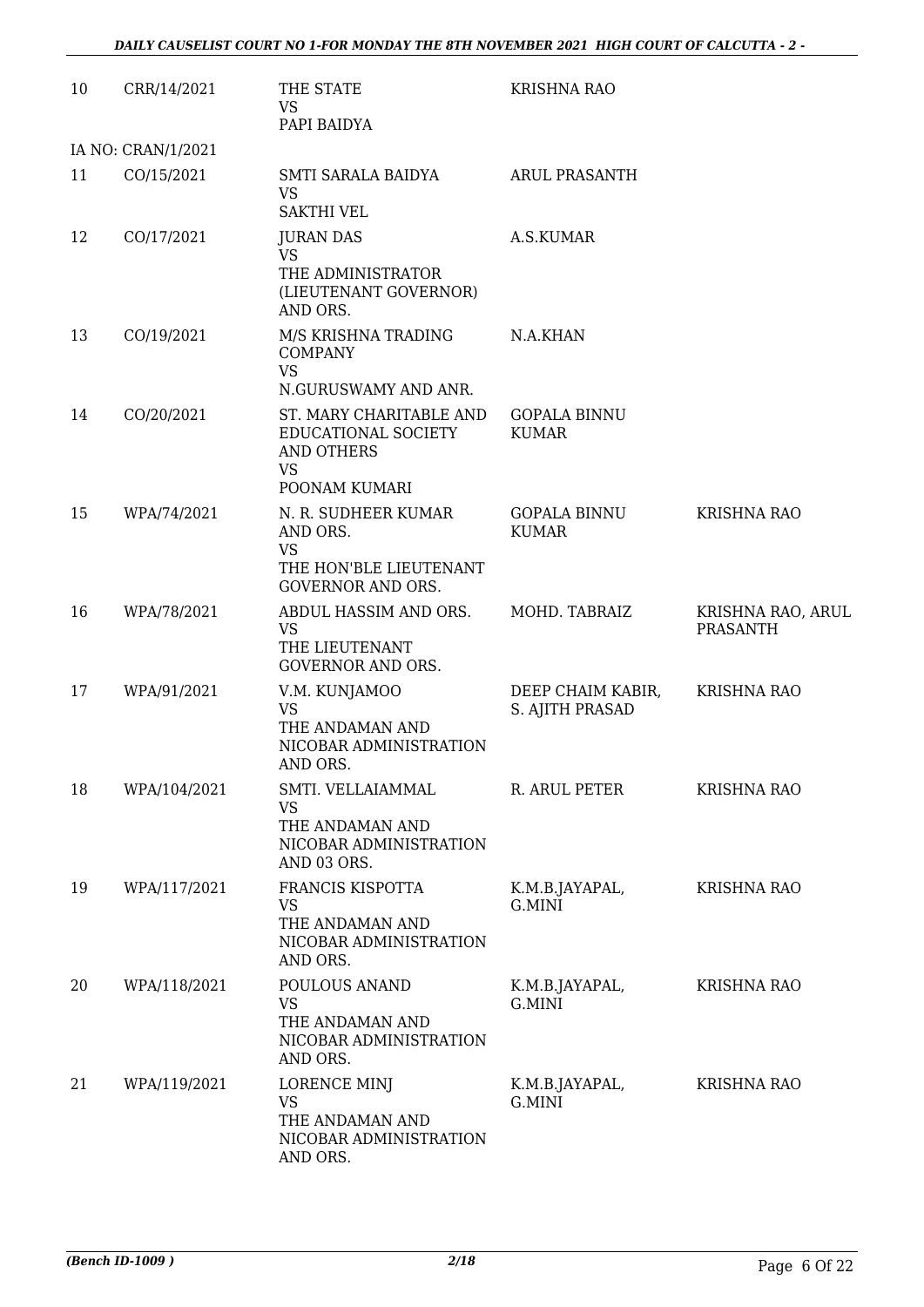| 22 | WPA/120/2021 | DOMINIC BARLA<br>VS<br>THE ANDAMAN AND<br>NICOBAR ADMINISTRATION<br>AND ORS.                  | K.M.B.JAYAPAL,<br>G.MINI           | <b>KRISHNA RAO</b>                       |
|----|--------------|-----------------------------------------------------------------------------------------------|------------------------------------|------------------------------------------|
| 23 | WPA/121/2021 | SUSANTI TIRKEY AND ORS.<br><b>VS</b><br>THE ANDAMAN AND<br>NICOBAR ADMINISTRATION<br>AND ORS. | K.M.B.JAYAPAL,<br>G.MINI           | <b>KRISHNA RAO</b>                       |
| 24 | WPA/122/2021 | MATEL MINJ AND ANR.<br><b>VS</b><br>THE ANDAMAN AND<br>NICOBAR ADMINISTRATION<br>AND ORS.     | K.M.B.JAYAPAL,<br>G.MINI           | KRISHNA RAO, AJAY<br><b>KUMAR MANDAL</b> |
| 25 | WPA/123/2021 | MANGAL GURIA AND ANR.<br><b>VS</b><br>THE ANDAMAN AND<br>NICOBAR ADMINISTRATION<br>AND ORS.   | K.M.B.JAYAPAL,<br>G.MINI           | K.M.B.JAYAPAL,<br>G.MINI                 |
| 26 | WPA/124/2021 | M. NOKRAJ<br><b>VS</b><br>THE UNION OF INDIA AND<br>ORS.                                      | <b>RAKESH KUMAR</b>                | <b>TULSI LALL</b>                        |
| 27 | WPA/126/2021 | SMTI. PAVITRA KUMARI<br><b>VS</b><br>THE ANDAMAN AND<br>NICOBAR ADMINISTRATION<br>AND ORS.    | K.M.B.JAYAPAL AND<br>G. MINI       | <b>AJAY KUMAR</b><br><b>MANDAL</b>       |
| 28 | WPA/127/2021 | <b>R.DILLESWAR RAO</b><br><b>VS</b><br>THE HONBLE LIEUTENANT<br><b>GOVERNOR AND ORS.</b>      | <b>S.GLORIA MARY</b>               | <b>AJAY KUMAR</b><br><b>MANDAL</b>       |
| 29 | WPA/138/2021 | M.K.BANERJEE<br><b>VS</b><br>ANDAMAN AND NICOBAR<br><b>ADMINISTRATION AND</b><br>ORS.         | K.M.B.JAYAPAL,<br>G.MINI           | KRISHNA RAO, AJAY<br><b>KUMAR MANDAL</b> |
| 30 | WPA/144/2021 | SHRI. SHEIK SAFIUL ISLAM<br><b>VS</b><br>THE TEHSILDAR                                        | MR. K. SABIR                       | <b>AJAY KUMAR</b><br>MANDAL              |
| 31 | WPA/152/2021 | SHRI. ARULANDY<br><b>VS</b><br>THE ANDAMAN AND<br>NICOBAR ADMINISTRATION<br>AND ORS.          | <b>SRIJA DAS</b>                   | <b>KRISHNA RAO</b>                       |
| 32 | WPA/153/2021 | RAKESH KUMAR YADAV<br><b>VS</b><br>THE ANDAMAN AND<br>NICOBAR ADMINISTRATION<br>AND ORS.      | V.D.SIVABALAN, SRIJA<br><b>DAS</b> | <b>KRISHNA RAO</b>                       |
| 33 | WPA/155/2021 | <b>SEEMA DEVI</b><br><b>VS</b><br>THE ANDAMAN AND<br>NICOBAR ADMINISTRATION<br>AND ANR.       | K.M.B.JAYAPAL                      | AJAY KUMAR<br><b>MANDAL</b>              |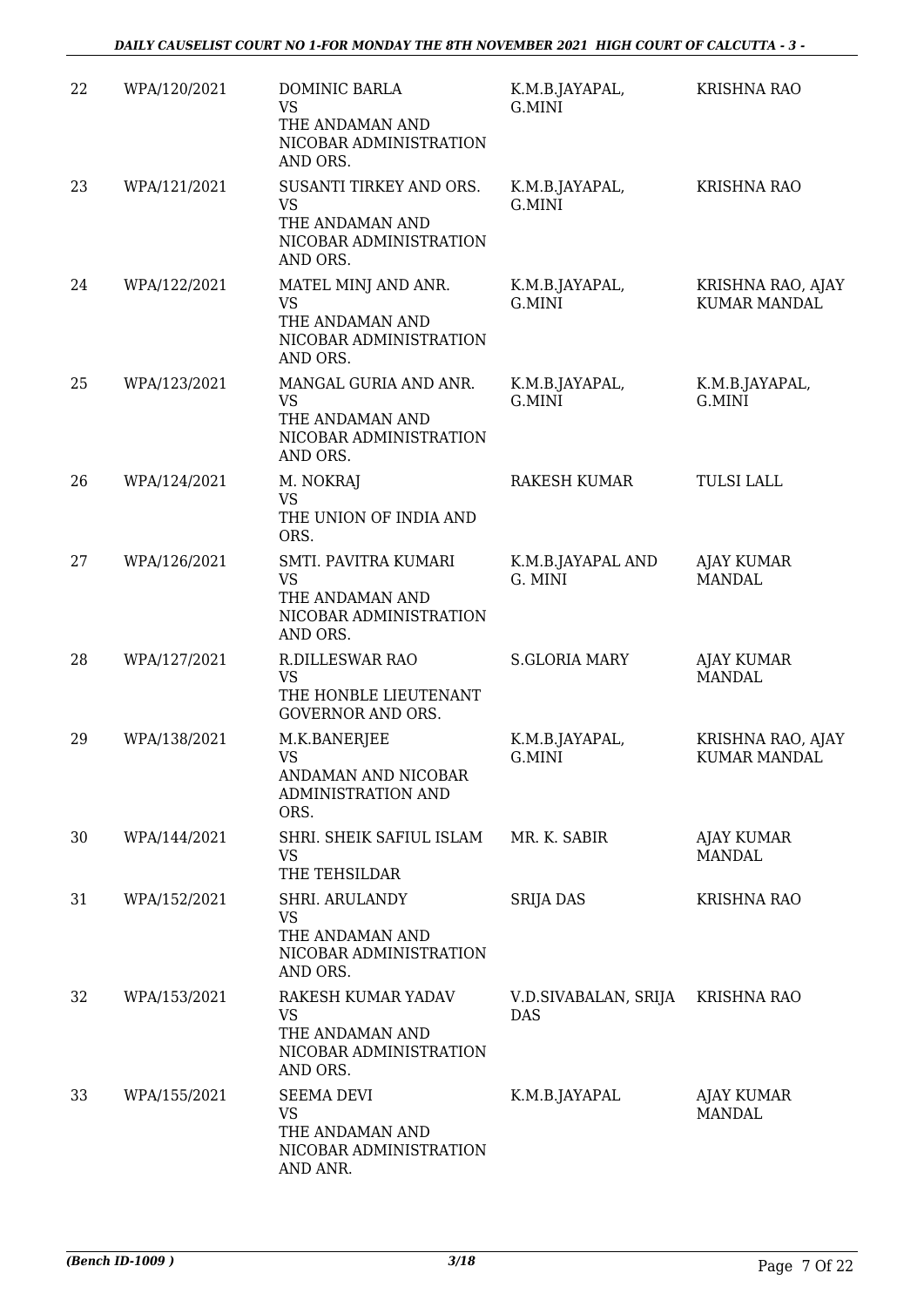| 34   | WPA/157/2021                              | P. ACHAMMA<br>VS<br>THE ANDAMAN AND<br>NICOBAR ADMINISTRATION<br>AND ANR.                                               | K.M.B. JAYAPAL                                     | <b>AJAY KUMAR</b><br>MANDAL              |
|------|-------------------------------------------|-------------------------------------------------------------------------------------------------------------------------|----------------------------------------------------|------------------------------------------|
| 35   | WPA/159/2021                              | <b>ARUN MISHRA</b><br><b>VS</b><br>THE ANDAMAN AND<br>NICOBAR ADMINISTRATION<br>AND ORS.                                | K. VIJAY KUMAR                                     | KRISHNA RAO                              |
| 36   | WPA/160/2021                              | <b>BALA CHANDRAN</b><br><b>VS</b><br>THE ANDAMAN AND<br>NICOBAR ADMINISTRATION<br>AND ORS.                              | S.AJITH PRASAD,<br>D.C.KABIR                       | <b>KRISHNA RAO</b>                       |
| 37   | WPA/187/2021<br>WITH WP 6019/2020 LIMITED | <b>SMARTSPACE</b><br>WITH WP 6020/2020 INFRASTRUCTURE PRIVATE<br><b>VS</b><br>UNION OF INDIA AND ORS.                   | M.MUKHERJEE,<br>S.SARKAR, SHYAMAL<br><b>SARKAR</b> | KRISHNA RAO, AJAY<br><b>KUMAR MANDAL</b> |
| wt38 | WPA/43/2019                               | <b>SMARTSPACE</b><br><b>INFRASTRUCTURE PRIVATE</b><br>LIMITED<br><b>VS</b><br>UNION OF INDIA AND ORS.                   | SHYAMAL SARKAR,<br>K.VIJAY KUMAR                   | <b>KRISHNA RAO</b>                       |
| wt39 | WPA/56/2019                               | JOGESHWAR NATH ARORA<br><b>VS</b><br>THE LIEUTENANT<br><b>GOVERNOR AND ORS.</b>                                         | <b>ANJILI NAG</b>                                  | <b>KRISHNA RAO</b>                       |
| wt40 | WPA/57/2019                               | <b>GIRISH ARORA</b><br>VS<br>THE LIEUTENANT<br><b>GOVERNOR AND ORS.</b>                                                 | ANJILI NAG                                         | <b>KRISHNA RAO</b>                       |
| 41   | WPA/197/2021                              | <b>MARIAPPAN</b><br><b>VS</b><br>THE LIEUTENANT<br><b>GOVERNOR</b>                                                      | K.VIJAY KUMAR                                      |                                          |
| 42   | WPA/204/2021                              | <b>FATHIMA YUSUF</b><br><b>VS</b><br>THE ANDAMAN AND<br>NICOBAR ADMINISTRATION<br>AND ORS.                              | <b>ANJILI NAG</b>                                  |                                          |
| 43   | WPA/216/2021                              | KALACHAND GHARAMI<br><b>VS</b><br>THE LIEUTENANT<br><b>GOVERNOR AND ORS</b>                                             | ANANDA HALDER                                      | <b>KRISHNA RAO</b>                       |
| 44   | WPA/218/2021                              | M/S HONEY BAR AND<br><b>RESTAURANT</b><br><b>VS</b><br>THE UNION TERRITORY OF<br>ANDAMAN AND NICOBAR<br>ISANDS AND ORS. | KMB JAYAPAL                                        | MOHD. TABRAIZ                            |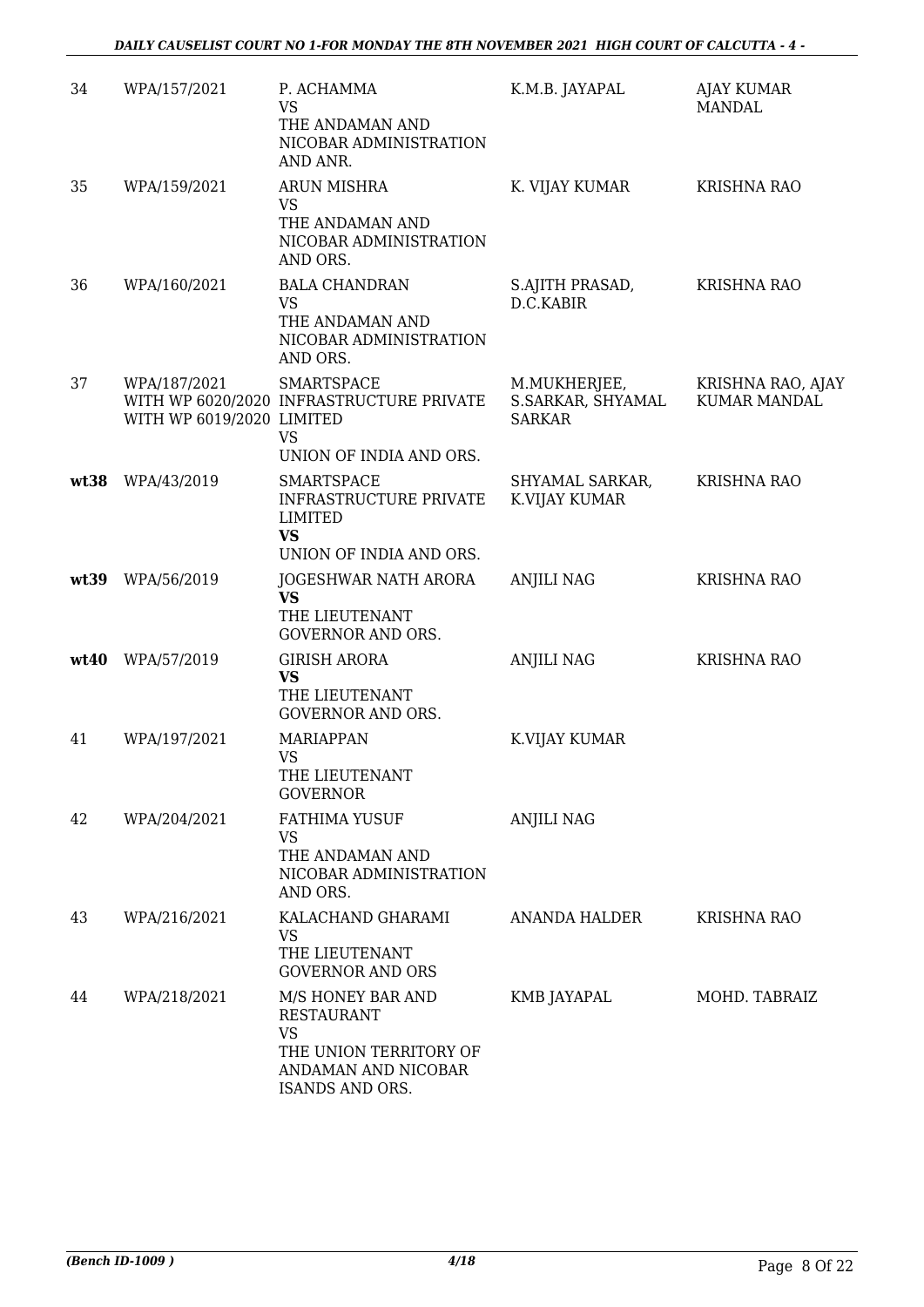| 45 | WPA/222/2021       | P.AMEENA KUTTY<br><b>VS</b><br>ANDAMAN AND NICOBAR<br>ADMINISTRATION AND<br>ORS.                                 | <b>MOHAMMED</b><br><b>TABRAIZ</b>   |                                 |
|----|--------------------|------------------------------------------------------------------------------------------------------------------|-------------------------------------|---------------------------------|
| 46 | WPA/236/2021       | MADHANA KESARI<br><b>VS</b><br>THE CHAIRMAN                                                                      | RAKESH KUMAR                        |                                 |
| 47 | WPA/240/2021       | <b>MUTHU SWAMY</b><br><b>VS</b><br>THE ANDAMAN AND<br>NICOBAR ADMINISTRATION                                     | <b>V.D.SIVA BALAN</b>               |                                 |
| 48 | WPA/242/2021       | K. JAIRAM<br><b>VS</b><br>THE DEPUTY<br><b>COMMISSIONER</b>                                                      | ANANDA HALDER                       |                                 |
| 49 | WPA/246/2021       | NARAYAN MONDAL<br><b>VS</b><br>THE ANDAMAN AND<br>NICOBAR ADMINISTRATION                                         | ARUN S. KUMAR                       |                                 |
| 50 | WPA/251/2021       | <b>ATUL BISWAS AND</b><br><b>ANOTHER</b><br><b>VS</b><br>THE DEPUTY<br><b>COMMISSIONER AND</b><br><b>ANOTHER</b> | <b>ANJILI NAG</b>                   |                                 |
| 51 | WPA/254/2021       | PROFULLA ROY AND<br><b>OTHERS</b><br><b>VS</b><br>THE LT. GOVERNOR AND<br><b>OTHERS</b>                          | <b>ANJILI NAG</b>                   |                                 |
|    |                    | <b>FOR ORDERS</b>                                                                                                |                                     |                                 |
| 52 | WPA/5758/2020      | SHRI. PRASHANTH RAJESH<br><b>VS</b><br>UNION OF INDIA AND ANR.                                                   | SOMESH KUMAR<br><b>GHOSH</b>        | <b>TULSI LALL</b>               |
|    | IA NO: CAN/1/2021  |                                                                                                                  |                                     |                                 |
|    | wt53 WPA/5800/2020 | SHRI. PULAPARTHY<br>RAMESH<br><b>VS</b><br>UNION OF INDIA AND ANR.                                               | <b>SOMESH KUMAR</b><br><b>GHOSH</b> | <b>TULSI LALL</b>               |
|    | IA NO: CAN/1/2021  |                                                                                                                  |                                     |                                 |
|    | wt54 WPA/5865/2020 | SHRI. PULAPARTHY<br><b>SURESH</b><br><b>VS</b><br>UNION OF INDIA AND ANR.                                        | SOMESH KUMAR<br><b>GHOSH</b>        | <b>TULSI LALL</b>               |
|    | IA NO: CAN/1/2021  |                                                                                                                  |                                     |                                 |
| 55 | WPA/92/2021        | SHABAB ALI AND ORS.<br><b>VS</b><br>THE LIEUTENANT<br>GOVERNOR AND ORS.                                          | ANANDA HALDER                       | ARUL PRASANTH,<br>K.M.B.JAYAPAL |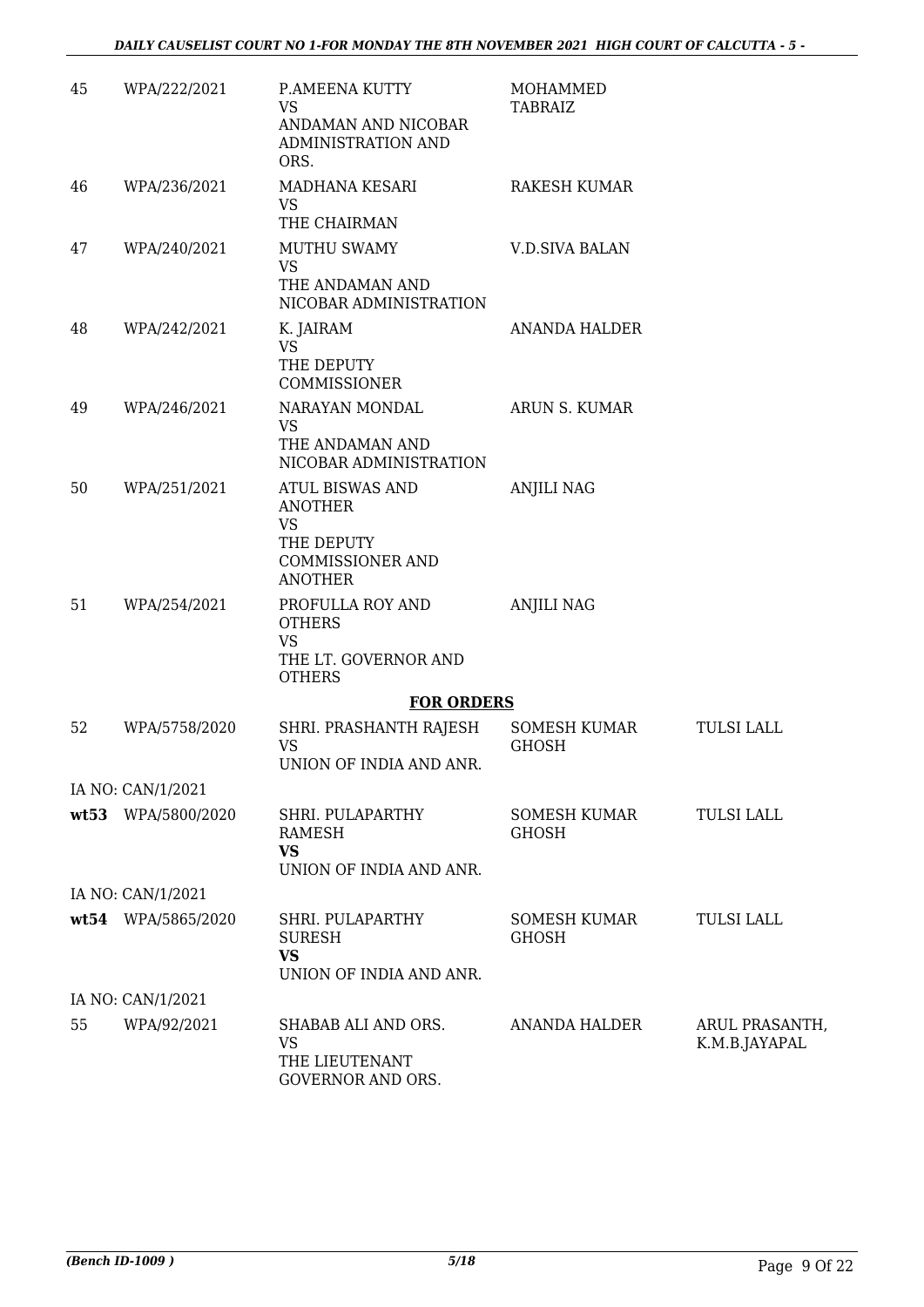| wt56 | WPA/313/2018                    | SHOBA SINGH<br><b>VS</b><br>THE ANDAMAN AND<br>NICOBAR ADMINISTRATION<br>AND ORS.                                             | K.M.B.JAYAPAL                             | <b>KRISHNA RAO</b> |
|------|---------------------------------|-------------------------------------------------------------------------------------------------------------------------------|-------------------------------------------|--------------------|
|      |                                 | <b>APPLICATION</b>                                                                                                            |                                           |                    |
| 57   | FMAT/4/2020                     | MANJU BISWAS AND ORS.<br><b>VS</b><br>THE MANAGER, NEW INDIA<br>ASSURANCE COMPANY<br>LTD.                                     | K.M.B.JAYAPAL                             | ARUL PRASANTH      |
| 58   | AP/4/2020                       | M/s GCVD INFRATECH<br>PRIVATE LIMITED<br><b>VS</b><br>UNION OF INDIA                                                          | PARDESIA MUNDA                            | <b>TULSI LALL</b>  |
| 59   | FMAT/5/2020                     | NEW INDIA ASSURANCE<br>CO. LTD.<br><b>VS</b><br>RAJA SEKHAR AND ORS.                                                          | N.A.KHAN                                  | A.K.CHARABORTY     |
| 60   | FMAT/3/2021                     | <b>AMIYO ROY</b><br><b>VS</b><br>THE DIRECTOR AND<br><b>ANOTHER</b>                                                           | <b>ANJILI NAG</b>                         |                    |
|      | IA NO: CAN/1/2021               |                                                                                                                               |                                           |                    |
| 61   | AP/6/2021                       | M/S. M.K. DEVELOPERS<br><b>VS</b><br><b>JOINT DIRECTOR</b><br>(CONTRACTS) FOR<br><b>ACCEPTING OFFICER</b><br>(CHIEF ENGINEER) | S.K.GOLDER,<br><b>S.SARKAR</b>            | <b>TULSI LALL</b>  |
| 62   | CRA/10/2021                     | THE STATE<br><b>VS</b><br><b>MANOJ PAUL</b>                                                                                   | <b>KRISHNA RAO</b>                        |                    |
|      | IA NO: CRAN/2/2021, CRAN/1/2021 |                                                                                                                               |                                           |                    |
| 63   | AP/10/2021                      | M/S SHANTI ENTERPRISES<br><b>VS</b><br>THE SUPERINTENDING<br><b>ENGINEER</b>                                                  | RAJINDER SINGH,<br><b>TAPAN KUMAR DAS</b> |                    |
| 64   | AP/11/2021                      | M/S C.M.ROY<br>CONSTRUCTION (P)<br><b>LIMITED</b><br><b>VS</b><br>THE CHIEF ENGINEER                                          | TAPAN KUMAR DAS                           |                    |
|      |                                 | <b>FOR HEARING</b>                                                                                                            |                                           |                    |
| 65   | WPA/159/2014                    | A.ZAHEED<br><b>VS</b><br>THE ANDAMAN AND<br>NICOBAR ADMINISTRATION<br>AND ORS.                                                | K.M.B.JAYAPAL,<br>G.MINI                  | ARUL PRASANTH      |
| 66   | CRA/1/2017                      | SHRI. K. ESWAR RAO<br>VS<br>SHRI. K. G. SAM KUTTY                                                                             |                                           | A.K.CHAKRABORTY    |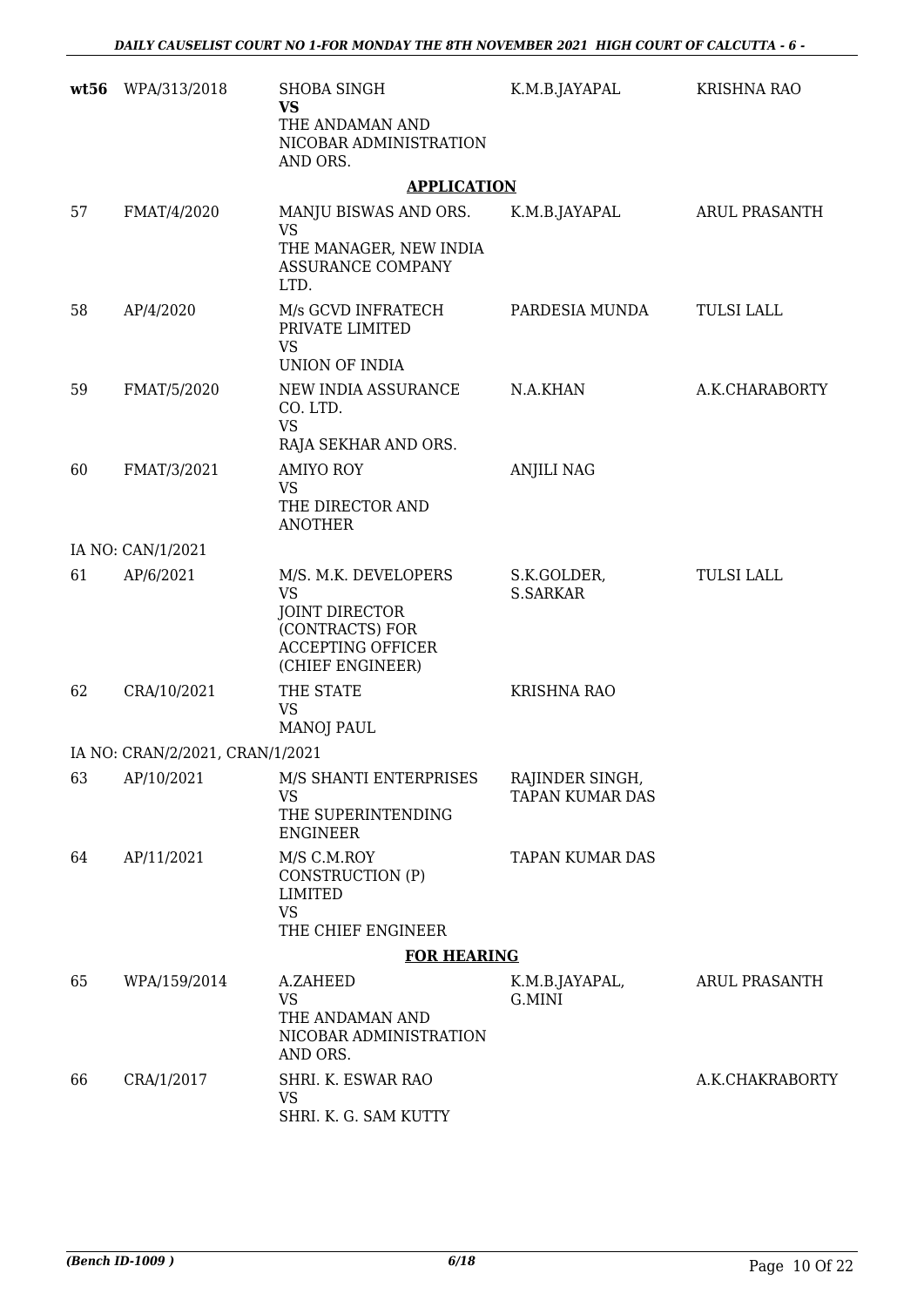| 67   | CRR/1/2017         | THE STATE (CBI)<br><b>VS</b>                                                                                                         | RAKESH PAL GOBIND                         | <b>ARUL PRASANTH</b>                          |
|------|--------------------|--------------------------------------------------------------------------------------------------------------------------------------|-------------------------------------------|-----------------------------------------------|
|      |                    | NEWAZESH ALI AND ORS.                                                                                                                |                                           |                                               |
|      | IA NO: CRAN/1/2021 |                                                                                                                                      |                                           |                                               |
|      | wt68 CRR/17/2018   | THE STATE (CBI)<br><b>VS</b><br>MAN MOHAN SINGH                                                                                      | RAKESH PAL GOBIND                         | MOHD. TABRAIZ                                 |
| wt69 | CRR/18/2018        | THE STATE (CBI)<br><b>VS</b><br>PUSHPA RAJU                                                                                          | RAKESH PAL GOBIND                         | <b>GOPALA BINNU</b><br><b>KUMAR</b>           |
| wt70 | CRR/19/2018        | THE STATE (CBI)<br><b>VS</b><br>THOMAS HERENZ AND<br>ORS.                                                                            | RAKESH PAL GOBIND                         | K.M.B.JAYAPAL                                 |
| 71   | CRA/6/2018         | THE STATE<br>VS<br><b>SANDIP KUMAR</b>                                                                                               | KRISHNA RAO, SUMIT<br>KARMAKAR            | <b>GOPALA BINNU</b><br><b>KUMAR</b>           |
| 72   | WPA/9/2018         | P.SUNDARA RAO<br><b>VS</b><br>THE LIEUTENANT<br><b>GOVERNOR AND ORS.</b>                                                             | <b>GOPALA BINNU</b><br><b>KUMAR</b>       |                                               |
| 73   | WPA/63/2018        | M/S PANKAJ ENTERPRISES<br>AND ANR.<br><b>VS</b><br>ANDAMAN AND NICOBAR<br>ADMINISTRATION AND<br>ORS.                                 | RAJINDER SINGH,<br><b>TAPAN KUMAR DAS</b> | <b>ANJILI NAG</b>                             |
|      | IA NO: CAN/1/2021  |                                                                                                                                      |                                           |                                               |
| 74   | WPA/171/2018       | MULTIPLE AGENCIES<br>PRIVATE LIMITED AND<br>ANR.<br><b>VS</b><br><b>ANDAMAN STATE</b><br><b>COOPERATIVE BANK</b><br>LIMITED AND ORS. | RAKESH PAL GOBIND                         | MOHD. TABRAIZ,<br><b>KRISHNA RAO</b>          |
| 75   | WPA/178/2018       | P.RENU<br><b>VS</b><br>THE STATE BANK OF INDIA<br>AND ORS.                                                                           | D.C.KABIR                                 | <b>ANJILI NAG</b>                             |
| 76   | WPA/236/2018       | EXECUTIVE ENGINEER,<br>CONSTRUCTION DIVISION-<br>II, APWD<br><b>VS</b><br>S. PRABHAKARAN AND ORS.                                    | MOHAMMED<br><b>TABRAIZ</b>                | <b>GOPALA BINNU</b><br><b>KUMAR</b>           |
| 77   | WPA/282/2018       | <b>VANVIKAS EMPLOYEES</b><br>ASSOCIATION AND ORS.<br><b>VS</b><br>THE MINISTRY OF HOME<br>AFFAIRS AND ORS.                           | <b>GOPALA BINNU</b><br><b>KUMAR</b>       | TULSI LALL,<br>TASNEEM                        |
| 78   | WPA/283/2018       | VANVIKAS EMPLOYEES<br>ASSOCIATION AND ORS.<br><b>VS</b><br>HE MINISTRY OF HOME<br>AFFAIRS AND ORS.                                   | <b>G.BINNU KUMAR</b>                      | TULSI LALL,<br>KRISHNA RAO,<br><b>TASNEEM</b> |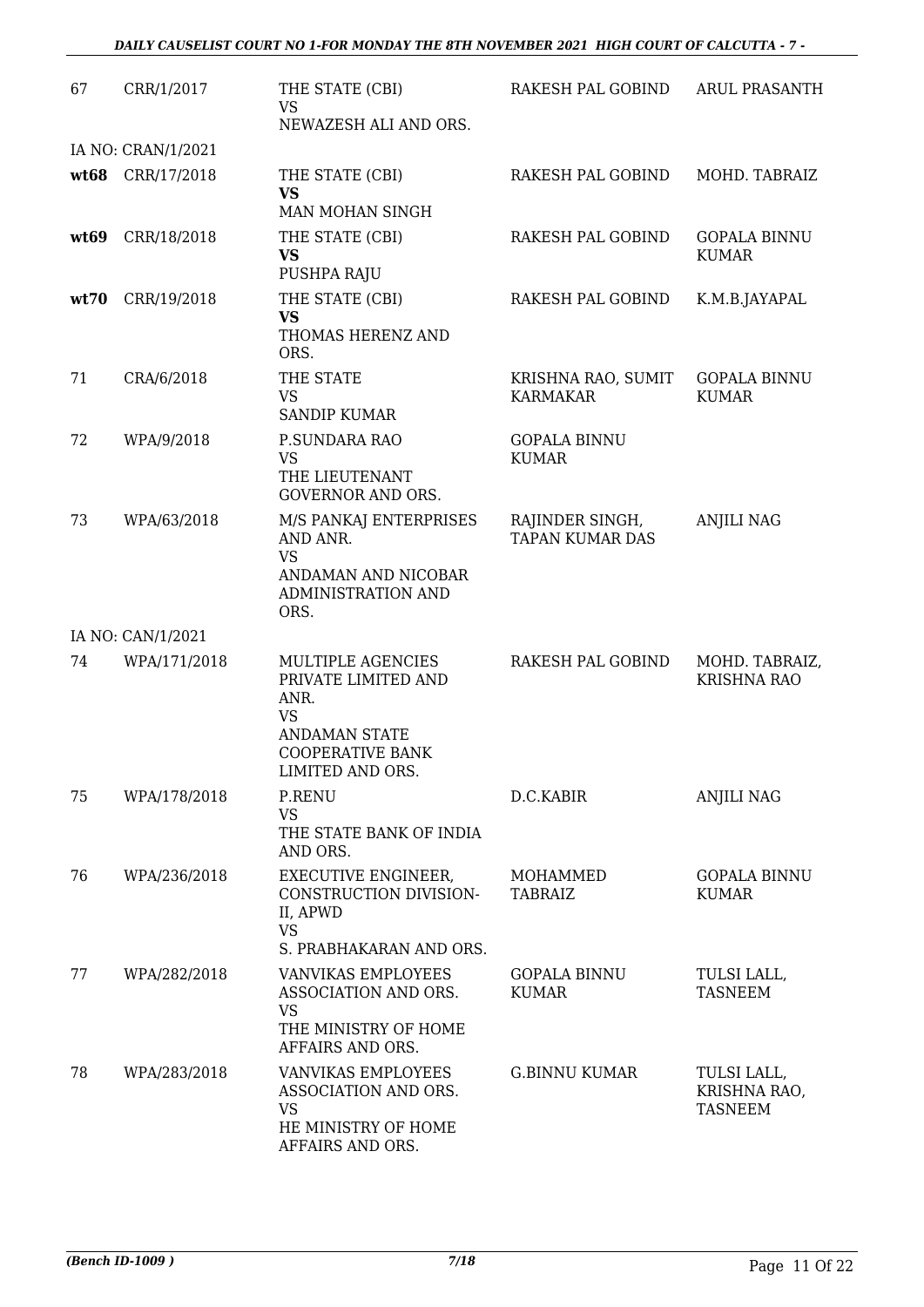#### *DAILY CAUSELIST COURT NO 1-FOR MONDAY THE 8TH NOVEMBER 2021 HIGH COURT OF CALCUTTA - 8 -*

| 79   | SA/1/2019         | USMAN ALI AND ORS.<br><b>VS</b><br>CHAMPA DEVI AND ORS.                                                                          | N.A.KHAN                                                                                | K.M.B.JAYAPAL,<br>G.MINI, SABRINA<br><b>BEGUM</b> |
|------|-------------------|----------------------------------------------------------------------------------------------------------------------------------|-----------------------------------------------------------------------------------------|---------------------------------------------------|
| wt80 | SA/2/2019         | USMAN ALI AND ORS.<br><b>VS</b><br>CHAMPA DEVI AND ORS.                                                                          | N.A.KHAN                                                                                | K.M.B.JAYAPAL,<br>G.MINI, SABRINA<br><b>BEGUM</b> |
| 81   | FMAT/3/2019       | SABITA DEVI AND ORS.<br><b>VS</b><br>THE MANAGER AND ANR.                                                                        | K.M.B.JAYAPAL,<br>G.MINI                                                                | ARUL PRASANTH,<br><b>ANITHA HEGDE</b>             |
| 82   | CRA/3/2019        | THE STATE<br><b>VS</b><br>A.MAHESHWAR RAO AND<br>ORS.                                                                            | A.S.ZINU                                                                                | ANJILI NAG, GOPALA<br><b>BINNU KUMAR</b>          |
| 83   | SA/4/2019         | <b>JAI NARAYAN SINGH</b><br><b>VS</b><br>BADRUDDIN AND ORS.                                                                      | K.M.B.JAYAPAL                                                                           | N.A.KHAN                                          |
| 84   | SA/7/2019         | <b>SUKHODA ROY</b><br><b>VS</b><br>ANWESHA SARKAR AND<br>ANR.                                                                    | AJAY KUMAR<br><b>MANDAL</b>                                                             | K.M.B.JAYAPAL,<br>G.MINI                          |
| 85   | CRA/11/2019       | <b>SUJIT MAJUMDAR</b><br><b>VS</b><br>THE STATE                                                                                  | <b>GOPALA BINNU</b><br>KUMAR, RAKESH PAL<br><b>GOBIND</b>                               |                                                   |
| 86   | SAT/11/2019       | AJIT RANJAN SAOJAL<br><b>VS</b><br>SANDHAYA RANI SAOJAL<br>AND ORS.                                                              | ANANDA HALDER                                                                           | <b>ARUL PRASANTH</b>                              |
|      | IA NO: CAN/1/2021 |                                                                                                                                  |                                                                                         |                                                   |
| 87   | CRA/12/2019       | PRADEEP HALDER<br><b>VS</b><br>THE STATE                                                                                         | D. ILANGO AND R.<br>PRADEEP                                                             | <b>KRISHNA RAO</b>                                |
| 88   | CRR/13/2019       | <b>B.RAJALAXMI AND ANR.</b><br><b>VS</b><br>K.M.RAMESH                                                                           | ARUL PRASANTH,<br><b>DOLLY SARKAR</b>                                                   | D.ILANGO, ANJILI<br><b>NAG</b>                    |
| 89   | CRR/18/2019       | RUPESH KISHEN<br>VS<br>THE STATE                                                                                                 | RAKESH PAL GOBIND                                                                       | <b>SUMIT KARMAKAR</b>                             |
| 90   | CRR/31/2019       | SHRI. MOHD ASIF<br>VS.<br>SMTI. MUBASHIRA                                                                                        | MRS. KAVITA TEWARI<br><b>RAO</b>                                                        | MS. BABITA DAS                                    |
| 91   | WPA/94/2019       | ANDAMAN PLANTATIONS<br>AND DEVELOPMENT<br>CORPORATION PRIVATE<br>LIMITED AND ANR.<br><b>VS</b><br>THE UNION OF INDIA AND<br>ORS. | RAJA BASU<br>CHOUDHARY, JYOTI<br>SINGH, ASIF<br>HUSSAIN,<br><b>V.D.SIVABALAN</b>        | <b>ARUL PRASANTH</b>                              |
| wt92 | WPA/95/2019       | ANDAMAN PLANTATIONS<br>AND DEVELOPMENT<br><b>CORPORATION PRIVATE</b><br>LIMITED AND ANR.<br><b>VS</b><br>UNION OF INDIA AND ORS. | <b>RAJA BASU</b><br>CHOUDHARY, JYOTI<br>SINGH, ASIF<br>HUSSAIN,<br><b>V.D.SIVABALAN</b> | <b>ARUL PRASANTH</b>                              |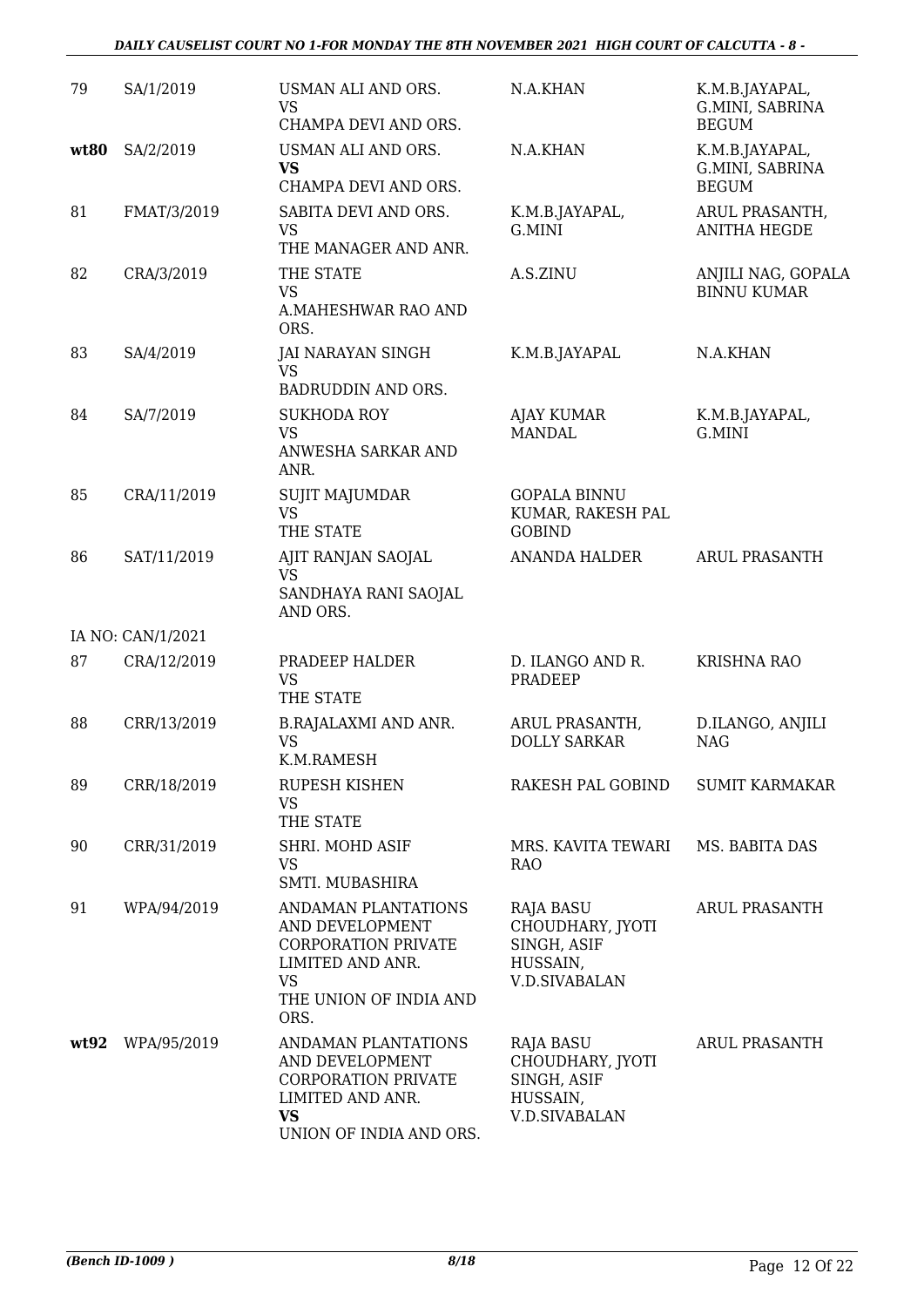*DAILY CAUSELIST COURT NO 1-FOR MONDAY THE 8TH NOVEMBER 2021 HIGH COURT OF CALCUTTA - 9 -* 

| 93   | WPA/101/2019       | M/S ANDAMAN BUBBLES<br>AND ORS.<br><b>VS</b><br>THE LIEUTENANT<br><b>GOVERNOR AND ORS.</b>      | <b>ANJILI NAG</b>                   | KRISHNA RAO, AJAY<br><b>KUMAR MANDAL</b> |
|------|--------------------|-------------------------------------------------------------------------------------------------|-------------------------------------|------------------------------------------|
| 94   | WPA/113/2019       | K.RAJESH<br><b>VS</b><br>THE HONBLE LIEUTENANT<br><b>GOVERNOR AND ORS.</b>                      | <b>GOPALA BINNU</b><br><b>KUMAR</b> | <b>ARUL PRASANTH</b>                     |
|      | IA NO: CAN/1/2021  |                                                                                                 |                                     |                                          |
|      | wt95 WPA/115/2019  | V.LAXMI KANTA<br><b>VS</b><br>THE HONBLE LIEUTENANT<br><b>GOVERNOR AND ORS.</b>                 | <b>GOPALA BINNU</b><br><b>KUMAR</b> | <b>ARUL PRASANTH</b>                     |
|      | IA NO: CAN/1/2021  |                                                                                                 |                                     |                                          |
| wt96 | WPA/116/2019       | LINGA RAJU<br><b>VS</b><br>THE HONBLE LIEUTENANT<br><b>GOVERNOR AND ORS.4 ORS</b>               | <b>GOPALA BINNU</b><br><b>KUMAR</b> | <b>ARUL PRASANTH</b>                     |
|      | IA NO: CAN/1/2021  |                                                                                                 |                                     |                                          |
|      | wt97 WPA/118/2019  | <b>ARATI MONDAL</b><br>VS<br>THE HONBLE LIEUTENANT<br><b>GOVERNOR AND ORS.</b>                  | <b>GOPALA BINNU</b><br><b>KUMAR</b> | ARUL PRASANTH                            |
|      | IA NO: CAN/1/2021  |                                                                                                 |                                     |                                          |
|      | wt98 WPA/119/2019  | VIJAY LAXMI<br><b>VS</b><br>THE HONBLE LIEUTENANT<br><b>GOVERNOR AND ORS.</b>                   | <b>GOPALA BINNU</b><br><b>KUMAR</b> | <b>ARUL PRASANTH</b>                     |
|      | IA NO: CAN/1/2021  |                                                                                                 |                                     |                                          |
| 99   | WPA/150/2019       | UTTAM SHIL @ UTTAM<br>SEAL AND ORS.<br><b>VS</b><br>THE LIEUTENANT<br><b>GOVERNOR AND ORS.</b>  | <b>ANJILI NAG</b>                   | <b>KRISHNA RAO</b>                       |
|      | wt100 WPA/3/2019   | SHYNI JOSE<br><b>VS</b><br>THE LIEUTENANT<br><b>GOVERNOR AND ORS.</b>                           | ANJILI NAG                          | <b>KRISHNA RAO</b>                       |
|      | wt101 WPA/9/2019   | T. SHANMUGAM<br><b>VS</b><br>THE LIEUTENANT<br><b>GOVERNOR AND ORS.</b>                         | ANJILI NAG                          | <b>KRISHNA RAO</b>                       |
| 102  | WPA/174/2019       | N. MANIMEKALAI AND ANR.<br><b>VS</b><br>THE KAMARAJ ENGLISH<br>MEDIUM SCHOOL                    | G. BINNU KUMAR                      | M.P. KAMARAJ                             |
|      | wt103 WPA/231/2019 | THE SECRETARY, KAMARAJ<br>ENGLISH MEDIUM SCHOOL<br>VS<br>N. MANIMEKALAI (EX-<br>CLERK) AND ANR. | M.P. KAMARAJ                        | G. BINNU KUMAR                           |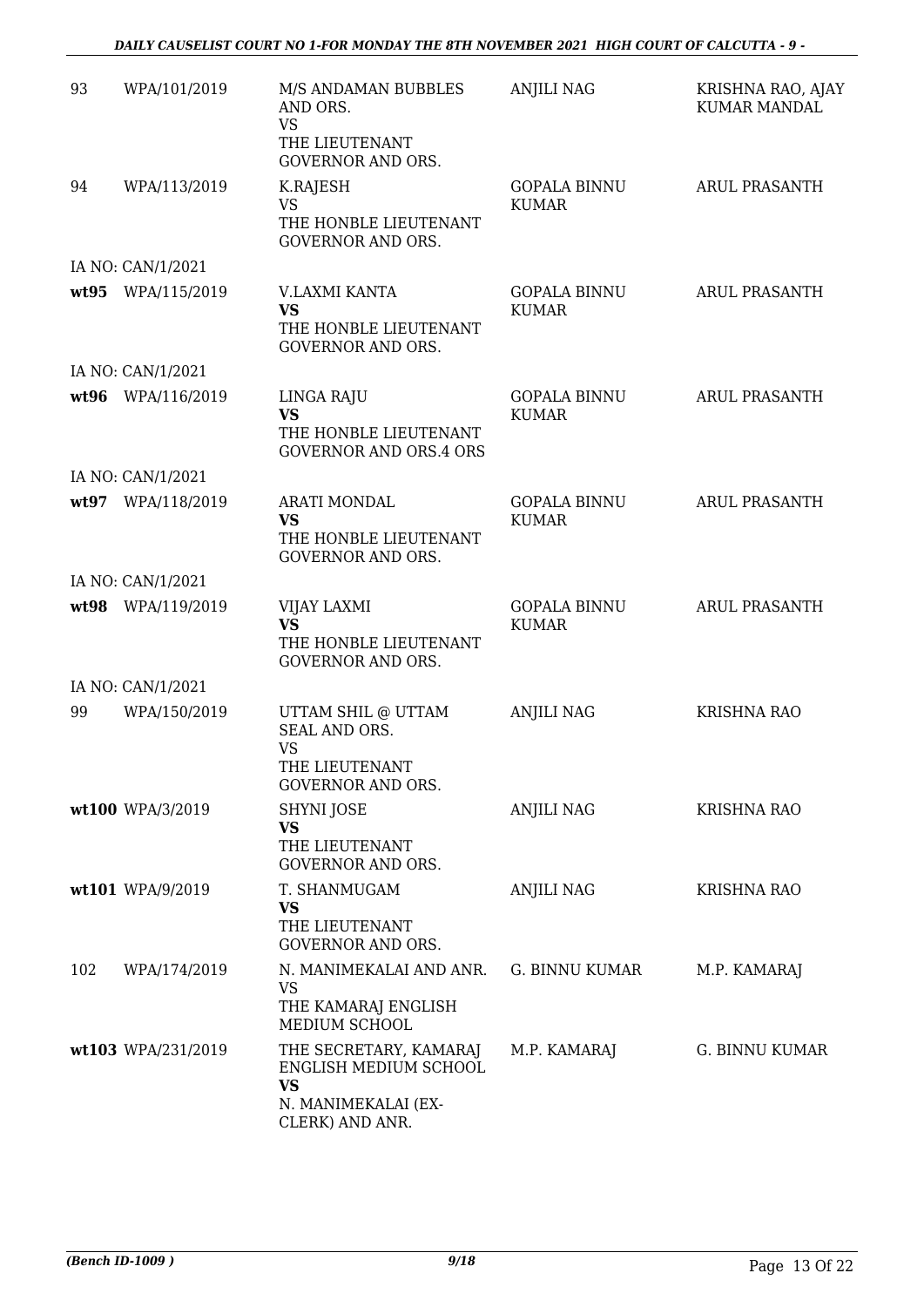| 104 | WPA/179/2019       | <b>SELVI K.NATHAN</b><br>VS<br>THE ANDAMAN AND<br>NICOBAR ADMINISTRATION<br>AND ORS.                          | K.M.B.JAYAPAL,<br>G.MINI                         | <b>KRISHNA RAO</b>                              |
|-----|--------------------|---------------------------------------------------------------------------------------------------------------|--------------------------------------------------|-------------------------------------------------|
| 105 | WPA/200/2019       | M/S. NEW BHARAT<br><b>ENGINEERING WORKS</b><br><b>VS</b><br>ANDAMAN AND NICOBAR<br>ADMINISTRATION AND<br>ORS. | DEEP CHAIM, KABIR,<br>S. AJITH PRASAD            | KRISHNA RAO, AJAY<br>KUMAR MANDAL               |
| 106 | WPA/203/2019       | DIVISIONAL FOREST<br>OFFICER, MAYABUNDER<br><b>VS</b><br>SHRI. BIRSA KINDO                                    | S. C. MISHRA                                     | <b>GOPALA BINU</b><br><b>KUMAR</b>              |
|     | wt107 WPA/173/2019 | <b>SHRI BIRSA KINDO</b><br><b>VS</b><br>THE DIVISIONAL FOREST<br>OFFICER, MAYABUNDER                          | <b>GOPALA BINU KUMAR</b>                         | <b>KRISHNA RAO</b>                              |
| 108 | WPA/206/2019       | SUDEEP RAI SHARMA<br><b>VS</b><br>THE UNION OF INDIA AND<br>ORS.                                              | <b>GOPALA BINU KUMAR</b>                         | S.GANGULY                                       |
| 109 | WPA/209/2019       | R. KAUSHALYA AND ORS.<br><b>VS</b><br>THE UNION OF INDIA AND<br>ORS.                                          | ANJILI NAG, SHIPRA<br><b>MANDAL</b>              | MOHD. TABRAIZ                                   |
| 110 | WPA/219/2019       | SMTI. JAI LAKSHMI<br><b>VS</b><br>THE ANDAMAN AND<br>NICOBAR ADMINISTRATION<br>AND ORS.                       | G. MINI AND<br>K.M.B.JAYAPAL                     |                                                 |
| 111 | WPA/226/2019       | <b>ANDAMAN TIMBER</b><br><b>INDUSTRIES LIMITED</b><br><b>VS</b><br>THE CHIEF SECRETARY<br>AND ORS.            | K.M.B.JAYAPAL,<br>G.MINI                         | <b>KRISHNA RAO</b>                              |
| 112 | WPA/227/2019       | A.MURUGESAN AND ORS.<br><b>VS</b><br>THE UNION OF INDIA AND<br>ORS.                                           | RAKESH PAL GOBIND,<br>S.C.MISHRA,<br>A.VENKATESH | TULSI LALL,<br>TASNEEM,<br><b>V.D.SIVABALAN</b> |
|     | wt113 WPA/152/2019 | ALOK KUMAR DAS AND<br>ORS.<br><b>VS</b><br>THE UNION OF INDIA AND<br>ORS.                                     | RAKESH PAL GOBIND,<br>S.C.MISHRA                 | TULSI LALL,<br>TASNEEM,<br><b>V.D.SIVABALAN</b> |
| 114 | WPA/237/2019       | SHRI. S. M. MUSTAFA<br><b>VS</b><br>THE ANDAMAN AND<br>NICOBAR ADMINISTRATION<br>AND ORS.                     | G.MINI AND K.M.B.<br>JAYAPAL                     | <b>KRISHNA RAO</b>                              |
| 115 | WPA/238/2019       | SMTI. PRIYA MINJ<br><b>VS</b><br>THE ANDAMAN AND<br>NICOBAR ADMINISTRATION<br>AND ANR.                        | K. M. B. JAYAPAL                                 | <b>KRISHNA RAO</b>                              |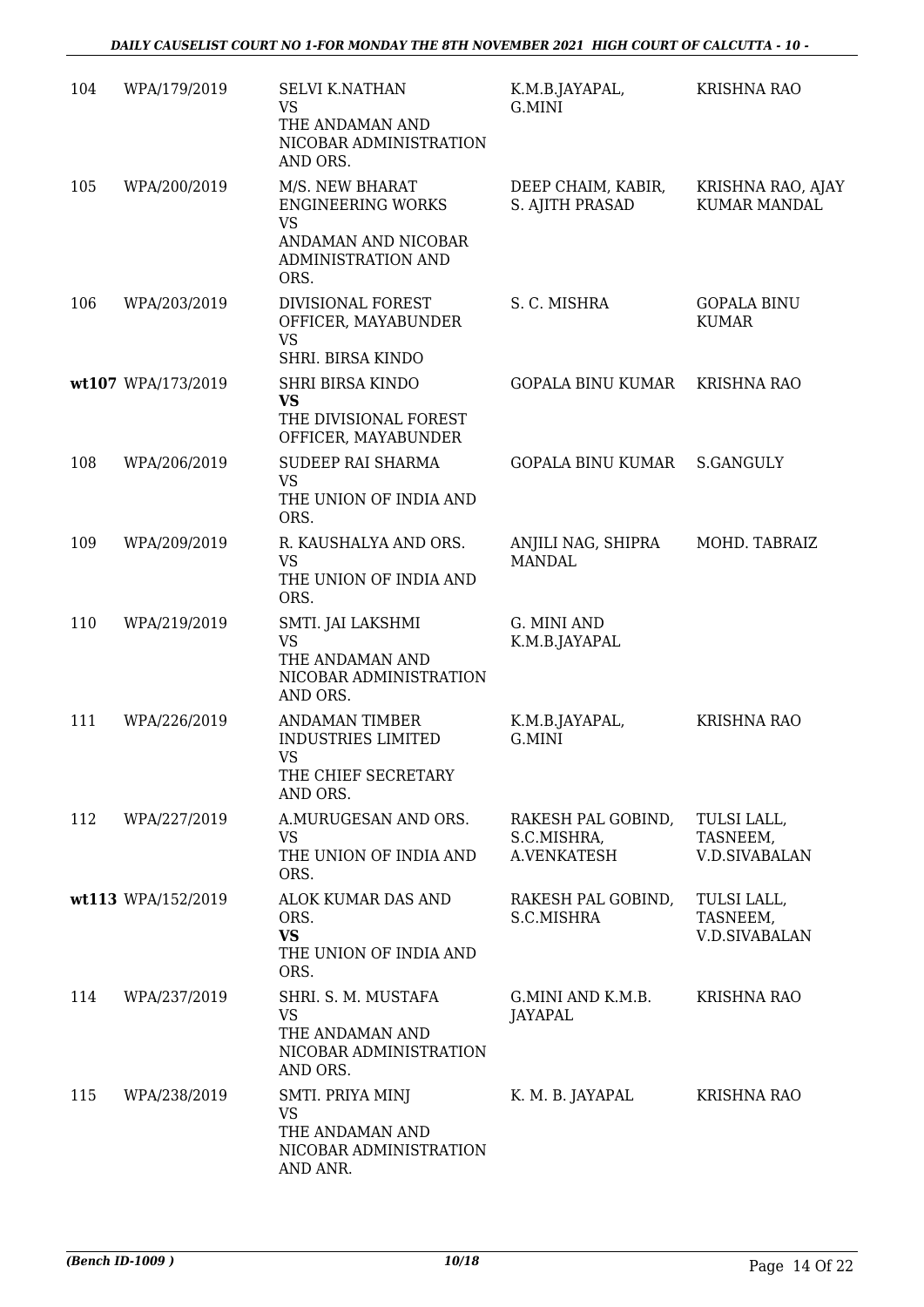| 116 | WPA/241/2019 | THE EXECUTIVE ENGINEER<br>NORTH ANDAMAN<br>CONSTRUCTION DIVISION<br>(NACD)<br>VS<br>SMTI. REKHA NAIR AND<br>ORS.              | MOHAMMED<br><b>TABRAIZ</b>                | <b>GOPALA BINNU</b><br><b>KUMAR</b> |
|-----|--------------|-------------------------------------------------------------------------------------------------------------------------------|-------------------------------------------|-------------------------------------|
| 117 | WPA/243/2019 | KARTICK AND ORS.<br><b>VS</b><br>THE LIEUTENANT<br><b>GOVERNOR AND ORS.</b>                                                   | ANJILI NAG, SHIPRA<br><b>MANDAL</b>       | <b>KRISHNA RAO</b>                  |
| 118 | WPA/246/2019 | <b>A.SUNDAR</b><br><b>VS</b><br>THE HONBLE LIEUTENANT<br><b>GOVERNOR AND ORS.</b>                                             | <b>GOPALA BINNU</b><br><b>KUMAR</b>       | M.P.KAMARAJ                         |
| 119 | WPA/248/2019 | A.SUNDAR<br><b>VS</b><br>THE HONBLE LIEUTENANT<br><b>GOVERNOR AND ORS.</b>                                                    | <b>GOPALA BINNU</b><br><b>KUMAR</b>       | M.P.KAMARAJ                         |
| 120 | WPA/263/2019 | KUMAR HARSHAVARDHAN<br><b>VS</b><br>THE UNION OF INDIA AND<br>ORS.                                                            | KMB JAYAPAL                               | <b>TASNEEM</b>                      |
| 121 | WPA/267/2019 | THE GENERAL MANAGER,<br>ANIIDCO LTD.<br><b>VS</b><br>Y. JOHN AND ORS.                                                         | ANJILI NAG,<br>R.PRADEEP                  | <b>GOPALA BINNU</b><br><b>KUMAR</b> |
| 122 | WPA/282/2019 | <b>MANOJ PAUL</b><br><b>VS</b><br>THE UNION TERRITORY,<br><b>ADMINISTRATION OF</b><br>ANDAMAN AND NICOBAR<br>ISLANDS AND ORS. | IN PERSON                                 | <b>KRISHNA RAO</b>                  |
| 123 | WPA/287/2019 | ISLAND TRAVELS PVT. LTD.<br>VS<br>THE ANDAMAN AND<br>NICOBAR ADMINISTRATION<br>AND ORS.                                       | DEEP CHAIM KABIR,<br><b>AJITH PRASAD</b>  | KRISHNA RAO,<br><b>ANJILI NAG</b>   |
| 124 | WPA/288/2019 | SHRI. SHAJAN T. OOMMEN<br><b>VS</b><br>ANDAMAN AND NICOBAR<br>ADMINISTRATION AND<br>ORS.                                      | DEEP CHAIM KABIR,<br>S. AJITH PRASAD      | KRISHNA RAO                         |
| 125 | WPA/289/2019 | YOHANNAN SAJEEVAN AND<br>ANR.<br><b>VS</b><br>ANDAMAN AND NICOBR<br><b>ADMINISTRATION</b>                                     | DEEP CHAIM KABIR,<br><b>AJIT PRASAD</b>   | <b>KRISHNA RAO</b>                  |
| 126 | WPA/293/2019 | RAJESH RAM<br><b>VS</b><br>THE ANDAMAN AND<br>NICOBAR ADMINISTRATION<br>AND ORS.                                              | DEEP CHAIM KABIR,<br><b>S.AJIT PRASAD</b> | ARUL PRASANTH,<br>N.A.KHAN          |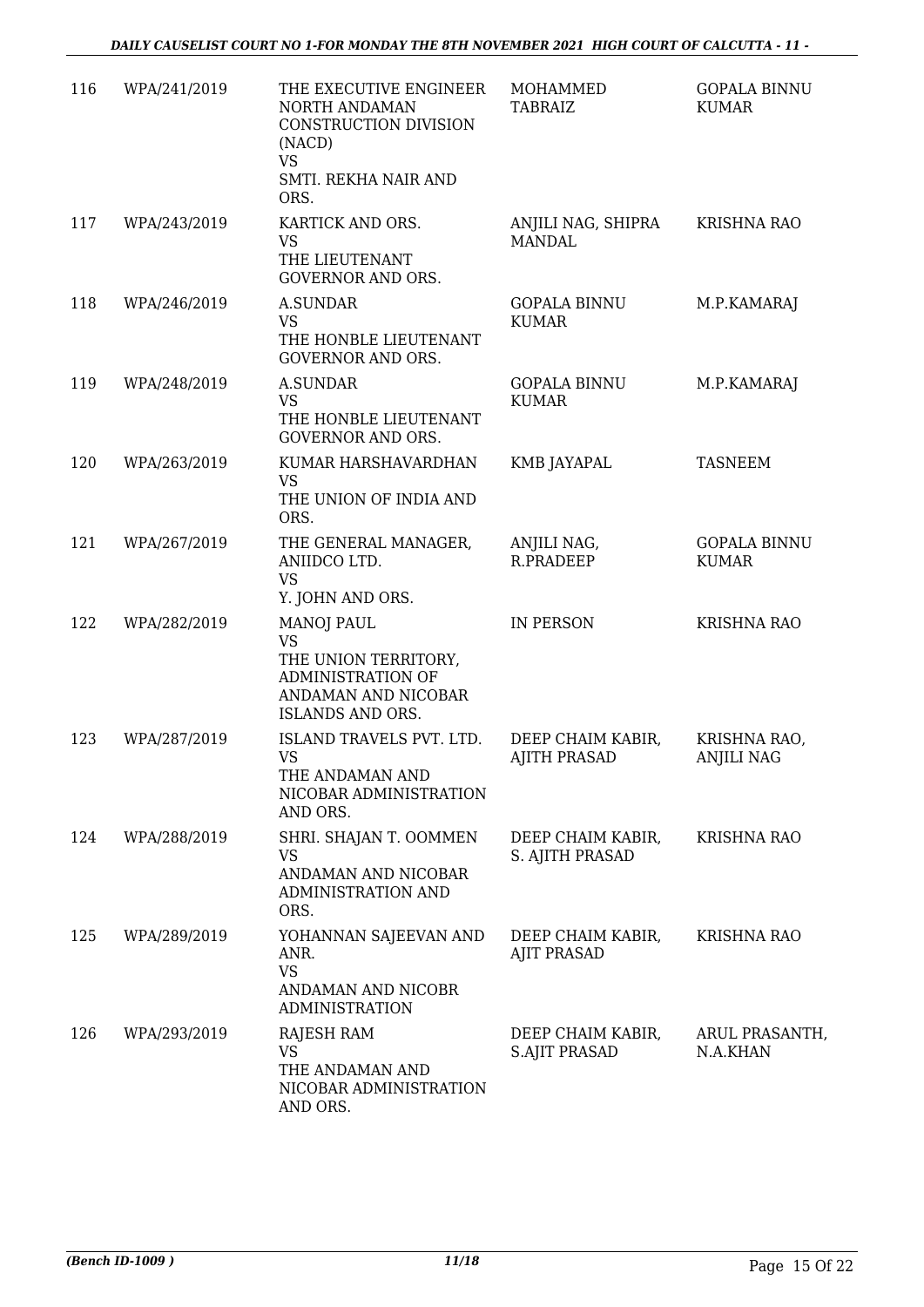| 127 | WPA/324/2019      | V.TRIMURTHY AND ORS.<br>VS<br>THE LIEUTENANT<br><b>GOVERNOR AND ORS.</b>                                  | <b>ANJILI NAG</b>                    | <b>ARUL PRASANTH</b>                     |
|-----|-------------------|-----------------------------------------------------------------------------------------------------------|--------------------------------------|------------------------------------------|
|     | IA NO: CAN/1/2021 |                                                                                                           |                                      |                                          |
| 128 | WPA/329/2019      | TOURIST WORKERS UNION<br>AND ANR.<br><b>VS</b><br>THE ANDAMAN AND<br>NICOBAR ADMINISTRATION<br>AND ORS.   | <b>GOPALA BINNU</b><br><b>KUMAR</b>  | KRISHNA RAO,<br><b>ANJILI NAG</b>        |
| 129 | WPA/20297/2019    | M/S ARYAN AQUA (INDIA)<br>PVT. LTD.<br><b>VS</b><br>THE ANDAMAN AND<br>NICOBAR ADMINISTRATION<br>AND ORS. | <b>ANJILI NAG</b>                    | KRISHNA RAO, AJAY<br><b>KUMAR MANDAL</b> |
| 130 | FMA/1/2020        | ARPITA GHOSH<br>VS<br>SHIV PRASAD AND ANR.                                                                | MR. KRISHNA RAO                      | S.C.MISHRA                               |
| 131 | CRA/1/2020        | <b>SAROJIT KULLU</b><br><b>VS</b><br>THE STATE                                                            | D.ILANGO                             | M.P.KAMARAJ                              |
| 132 | SAT/1/2020        | M. T. SAIDU AND ORS.<br><b>VS</b><br>M/S. ANDAMAN TIMBER<br>INDUSTRIES LIMITED AND<br>ANR.                | K. VIJAY KUMAR                       | K. M. B JAYAPAL                          |
| 133 | SAT/7/2020        | KALAIARASAN AND ORS.<br><b>VS</b><br>ASIF ALI AND ORS.                                                    | <b>ANJILI NAG</b>                    | KMB JAYAPAL                              |
| 134 | CO/10/2020        | <b>REKHA ROY</b><br><b>VS</b><br><b>GURUCHAND MAJUMDAR</b><br>AND ORS.                                    | <b>RAKESH KUMAR</b>                  |                                          |
| 135 | WPA/33/2020       | N.YUSUF<br><b>VS</b><br>THE ANDAMAN AND<br>NICOBAR ADMINISTRATION<br>AND ORS.                             | K.VIJAY KUMAR                        | <b>AJAY KUMAR</b><br>MANDAL              |
| 136 | WPA/34/2020       | SMTI. REBA MONDAL<br><b>VS</b><br>THE UNION OF INDIA AND<br>ORS.                                          | ANANDA HALDER                        | <b>KRISHNA RAO</b>                       |
| 137 | WPA/47/2020       | S.PONNAMMAL<br>VS<br>THE UNION OF INDIA AND<br>ORS.                                                       | DEEP CHAIM KABIR,<br>AJITH S. PRASAD | KRISHNA RAO                              |
| 138 | WPA/52/2020       | P.KANNAN<br><b>VS</b><br>THE UNION OF INDIA AND<br>ORS.                                                   | K.M.B.JAYAPAL                        | KRISHNA RAO, AJAY<br>KUMAR MANDAL        |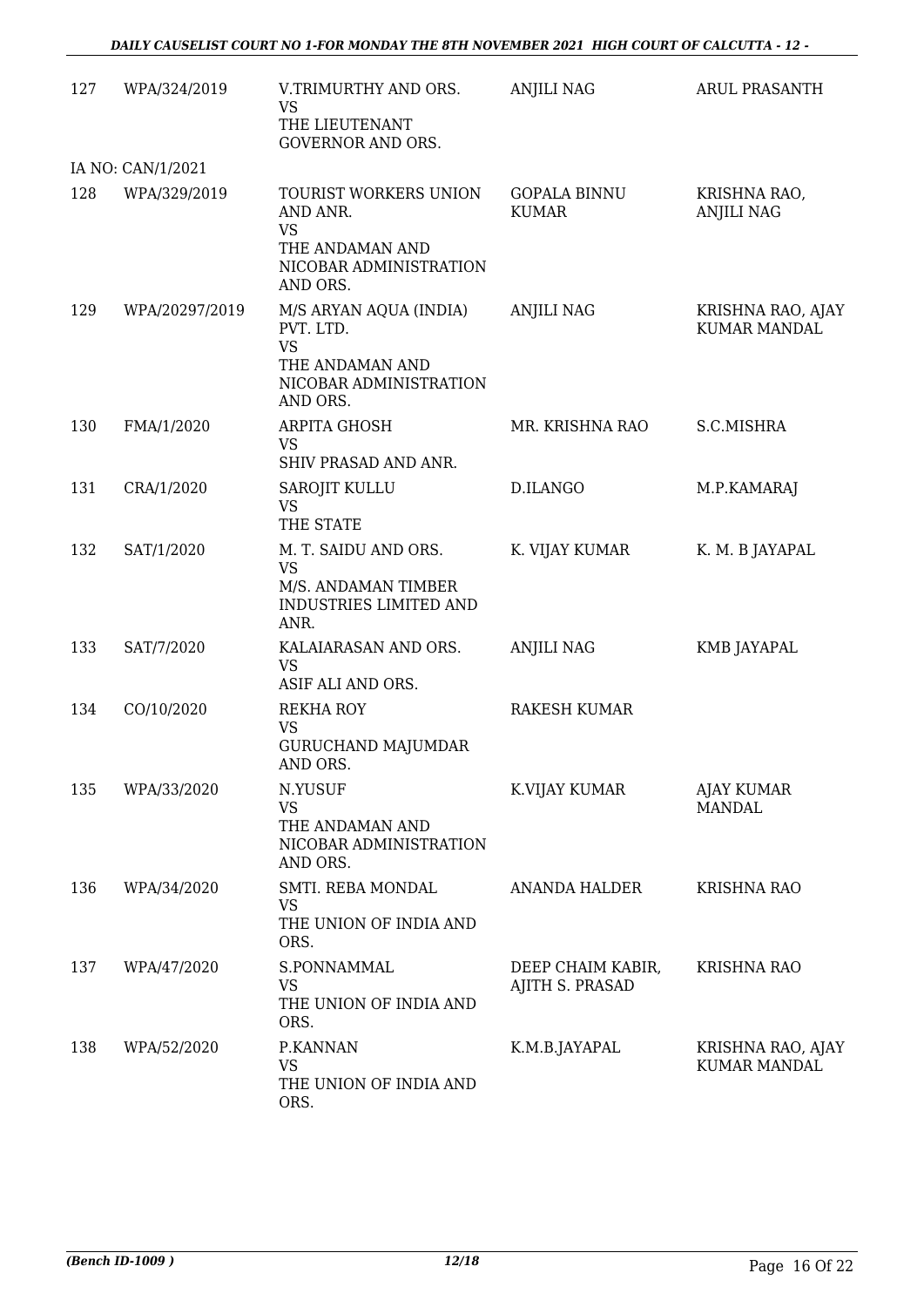| 139 | WPA/54/2020        | <b>KISHEN RAM</b><br><b>VS</b><br>THE LIEUTENANT<br><b>GOVERNOR AND ORS.</b>                                                                      | G. MINI AND K.M.B.<br>JAYAPAL               |                                      |
|-----|--------------------|---------------------------------------------------------------------------------------------------------------------------------------------------|---------------------------------------------|--------------------------------------|
| 140 | WPA/76/2020        | <b>JOHN WESLEY</b><br><b>VS</b><br>THE ANDAMAN AND<br>NICOBAR ADMINISTRATION<br>AND ORS.                                                          | K.VIJAY KUMAR                               | KRISHNA RAO,<br>M.P.KAMARAJ          |
| 141 | WPA/90/2020        | S. SHANMUGANATHAN<br><b>VS</b><br>ANDAMAN NICOBAR<br><b>ISLANDS INTEGRATED</b><br>DEVELOPMENT<br><b>CORPORATION LIMITED</b><br>(ANIIDCO) AND ANR. | <b>GOPALA BINU KUMAR</b>                    | <b>ANJILI NAG</b>                    |
| 142 | WPA/94/2020        | JOHN EKKA AND ORS.<br><b>VS</b><br>THE UNION OF INDIA AND<br>ORS.                                                                                 | <b>GOPALA BINNU</b><br><b>KUMAR</b>         | <b>KRISHNA RAO</b>                   |
| 143 | WPA/95/2020        | <b>ANITA XESS</b><br><b>VS</b><br>THE UNION OF INDIA AND<br>ORS.                                                                                  | <b>GOPALA BINNU</b><br><b>KUMAR</b>         |                                      |
| 144 | WPA/96/2020        | P.VAIKUNTA RAO<br><b>VS</b><br>THE UNION OF INDIA AND<br>ORS.                                                                                     | <b>GOPALA BINNU</b><br><b>KUMAR</b>         | <b>KRISHNA RAO</b>                   |
| 145 | WPA/97/2020        | P.YADAVA RAO<br><b>VS</b><br>THE UNION OF INDIA AND<br>ORS.                                                                                       | <b>GOPALA BINNU</b><br><b>KUMAR</b>         | KRISHNA RAO, AJAY<br>KUMAR MANDAL    |
| 146 | WPA/100/2020       | DEV DASS @ DIVA DAS AND<br>ANR.<br><b>VS</b><br>THE ARBITRATOR AND ORS.                                                                           | Anjali Nag, Shipra<br>Mondal and R. Pradeep | <b>KRISHNA RAO</b>                   |
|     | wt147 WPA/101/2020 | DEVA DASS @ DIVA DAS<br>AND ANR.<br><b>VS</b><br>THE ARBITRATOR,<br>REGISTRAR COOPERATIVE<br>SOCIETIES AND ORS.                                   | ANJILI NAG, SHIPRA<br>MANDAL, R.PRADEEP     | ARUL PRASANTH,<br><b>KRISHNA RAO</b> |
| 148 | WPA/102/2020       | SHRI. AKSHAY PANT<br>VS<br>THE UNION OF INDIA AND<br>ORS.                                                                                         | G. MINI AND K.M.B.<br><b>JAYAPAL</b>        | M.P.KAMARAJ                          |
| 149 | WPA/105/2020       | PREM KISHEN<br>VS<br>THE ANDAMAN AND<br>NICOBAR ADMINISTRATION<br>AND ORS.                                                                        | K.M.B.JAYAPAL,<br>G.MINI                    | <b>KRISHNA RAO</b>                   |
|     | wt150 WPA/103/2020 | <b>HARISH KISHEN</b><br><b>VS</b><br>THE ANDAMAN AND<br>NICOBAR ADMINISTRATION<br>AND ORS.                                                        | K.M.B.JAYAPAL,<br>G.MINI                    | <b>KRISHNA RAO</b>                   |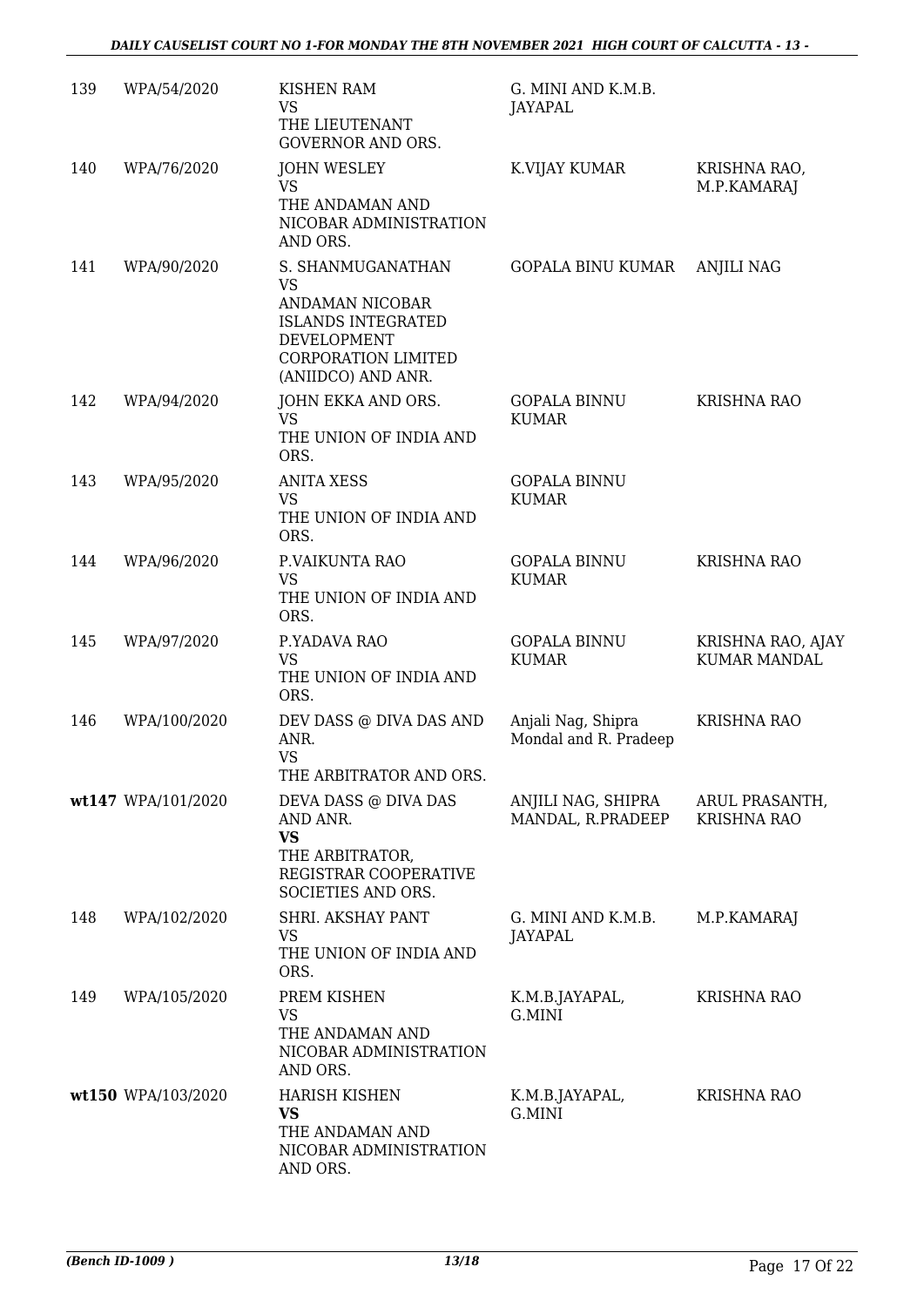|     | wt151 WPA/104/2020 | <b>RAM KISHEN</b><br>VS<br>THE ANDAMAN AND<br>NICOBAR ADMINISTRATION<br>AND ORS.                  | K.M.B.JAYAPAL,<br>G.MINI            | <b>KRISHNA RAO</b>                           |
|-----|--------------------|---------------------------------------------------------------------------------------------------|-------------------------------------|----------------------------------------------|
|     | wt152 WPA/106/2020 | PERNITA DEVI<br><b>VS</b><br>THE ANDAMAN AND<br>NICOBAR ADMINISTRATION<br>AND ORS.                | K.M.B.JAYAPAL,<br>G.MINI            | <b>KRISHNA RAO</b>                           |
|     | wt153 WPA/110/2020 | KHATHIJA<br><b>VS</b><br>THE UNION OF INDIA AND<br>ORS.                                           | K.M.B.JAYAPAL                       | <b>KRISHNA RAO</b>                           |
|     | wt154 WPA/70/2021  | HAR JEEVAN RAM<br><b>VS</b><br>THE LIEUTENANT<br><b>GOVERNOR AND ORS.</b>                         | K.M.B.JAYAPAL                       | K.M.B.JAYAPAL                                |
|     | wt155 WPA/71/2021  | PREM KISHEN<br>VS<br>THE ANDAMAN AND<br>NICOBAR ADMINISTRATION<br>AND ORS.                        | K.M.B.JAYAPAL                       | <b>KRISHNA RAO</b>                           |
|     | wt156 WPA/72/2021  | <b>HARISH KISHEN</b><br><b>VS</b><br>THE ANDAMAN AND<br>NICOBAR ADMINISTRATION<br>AND ORS.        | K.M.B. JAYAPAL                      | <b>KRISHNA RAO</b>                           |
| 157 | WPA/107/2020       | THE EXECUTIVE ENGINEER<br>VS<br>S.MANOHARI AND ORS.                                               | <b>KRISHNA RAO</b>                  | <b>G.BINNU KUMAR</b>                         |
|     | wt158 WPA/117/2020 | S.MANOHARI AND ORS.<br><b>VS</b><br>THE EXECUTIVE<br>ENGINEER, PORT BLAIR<br>NORTH DIVISION, APWD | GOPALA BINNU<br><b>KUMAR</b>        | <b>KRISHNA RAO</b>                           |
| 159 | WPA/109/2020       | <b>SASI KALA</b><br>VS<br>THE UNION OF INDIA AND<br>ORS.                                          | K.M.B.JAYAPAL,<br>G.MINI            | KRISHNA RAO                                  |
| 160 | WPA/116/2020       | BIJLI KAAMGAR UNION AND<br>ANR.<br><b>VS</b><br>THE HONBLE<br>LT.GOVERNOR AND ORS.                | <b>GOPALA BINNU</b><br><b>KUMAR</b> | KRISHNA RAO, AJAY<br><b>KUMAR MANDAL</b>     |
| 161 | WPA/119/2020       | <b>LALTA PRASAD</b><br><b>VS</b><br>THE LIEUTENANT<br><b>GOVERNOR AND ORS.</b>                    | <b>ANANDA HALDER</b>                | KRISHNA RAO,<br>A.K.MANDAL,<br>K.M.B.JAYAPAL |
| 162 | WPA/121/2020       | SOBHANA KUMARI<br><b>VS</b><br>THE LIEUTENANT<br>GOVERNOR AND ORS.                                | GOPALA BINNU<br><b>KUMAR</b>        | <b>KRISHNA RAO</b>                           |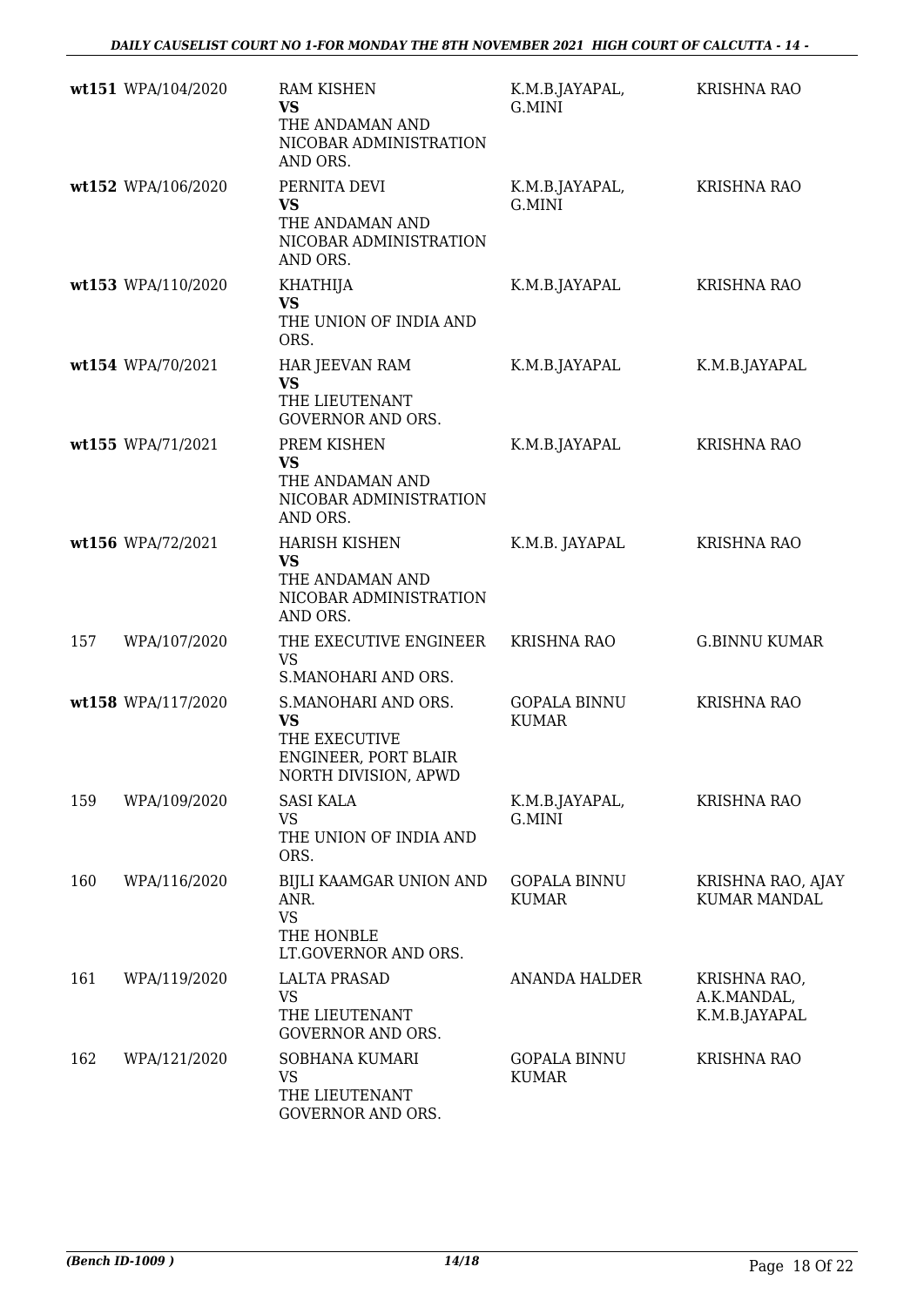| 163 | WPA/122/2020       | S. K. MONIRUL ALI<br><b>VS</b><br>THE LT. GOVERNOR AND<br>ORS.                                             | MOHAMMED<br>TABRAIZ               | <b>KRISHNA RAO</b>                          |
|-----|--------------------|------------------------------------------------------------------------------------------------------------|-----------------------------------|---------------------------------------------|
| 164 | WPA/123/2020       | M.KRISHNAN<br><b>VS</b><br>THE LT GOVERNOR AND<br>ORS.                                                     | MOHAMMED<br><b>TABRAIZ</b>        | <b>ARUL PRASANTH</b>                        |
| 165 | WPA/124/2020       | M.KRISHNAN<br><b>VS</b><br>THE LIEUTENANT<br><b>GOVERNOR AND ORS.</b>                                      | MOHD. TABRAIZ                     | <b>ARUL PRASANTH</b>                        |
| 166 | WPA/131/2020       | <b>SOURAV MISRA</b><br><b>VS</b><br>THE ANDAMAN AND<br>NICOBAR ADMINISTRATION<br>AND ORS.                  | K.VIJAY KUMAR                     | <b>KRISHNA RAO</b>                          |
| 167 | WPA/137/2020       | MOHD. NASRULLAH<br><b>VS</b><br>THE COMMISSIONER,<br><b>GOOD AND SERVICE TAX</b><br>AND ORS.               | <b>ANANDA HALDER</b>              | KRISHNA RAO,<br>A.K.MANDAL                  |
| 168 | WPA/139/2020       | <b>RITA SIL</b><br><b>VS</b><br>THE ADMINISTRATOR<br>(LIEUTENANT GOVERNOR)<br>AND ORS.                     | <b>ANJILI NAG</b>                 | <b>ARUL PRASANTH</b>                        |
|     | wt169 WPA/190/2021 | <b>RITA SIL</b><br><b>VS</b><br>THE ADMINISTRATOR<br>(LIEUTENANT GOVERNOR)<br>AND ORS.                     | <b>ANJILI NAG</b>                 | <b>ARUL PRASANTH</b>                        |
| 170 | WPA/149/2020       | M/S T.T. TRADING<br>COMPANY AND ANR.<br><b>VS</b><br>THE ANDAMAN AND<br>NICOBAR ADMINISTRATION<br>AND ORS. | <b>ANJILI NAG</b>                 | <b>ARUL PRASANTH</b>                        |
| 171 | WPA/3052/2020      | PEARLESCENT MERITECH<br>PVT. LTD. AND ANR.<br><b>VS</b><br>UNION OF INDIA AND ORS.                         | ANJILI NAG                        | <b>KRISHNA RAO</b>                          |
| 172 | WPA/8463/2020      | SHRI. V. RAVICHANDRAN<br>AND ANR.<br><b>VS</b><br>THE LT.GOVERNOR AND<br>ORS.                              | GOPALA BINU KUMAR                 | KRISHNA RAO, AJAY<br><b>KUMAR MANDAL</b>    |
| 173 | WPA/9283/2020      | RITHI SINGH AND ORS.<br><b>VS</b><br>THE LIEUTENANT<br><b>GOVERNOR AND ORS.</b>                            | <b>ANJILI NAG</b>                 | KRISHNA RAO, AJAY<br><b>KUMAR MANDAL</b>    |
| 174 | WPA/9309/2020      | RDS PROJECT LIMITED AND<br>ANR.<br><b>VS</b><br>UNION OF INDIA AND ORS.                                    | PHIROZE EDULJI,<br>R.BHATTACHARYA | ARUL PRASANTH,<br>ANJILI NAG, TULSI<br>LALL |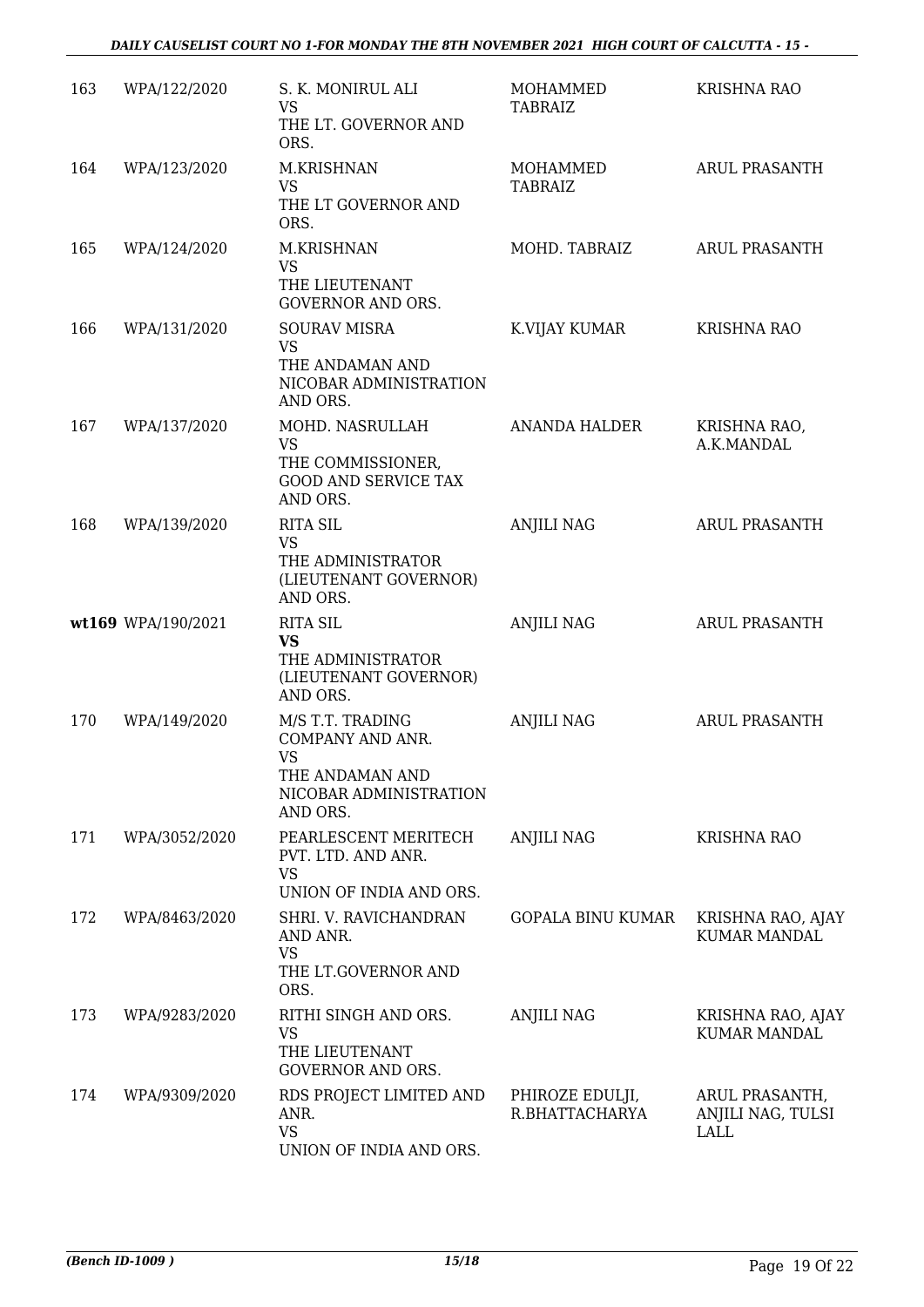| 175 | WPA/2/2021         | <b>S.RAVINDRAN</b><br><b>VS</b><br>THE ADMINISTRATOR AND<br>ORS.                        | ANJILI NAG, SHIPRA<br><b>MANDAL</b>       | KRISHNA RAO,<br>A.K.MANDAL                |
|-----|--------------------|-----------------------------------------------------------------------------------------|-------------------------------------------|-------------------------------------------|
| 176 | WPA/44/2021        | ASHA, ASSISTANT<br><b>ENGINEER-I</b><br>VS<br>THE LT. GOVERNOR AND<br>ORS.              | RAJINDER SINGH,<br><b>TAPAN KUMAR DAS</b> | KRISHNA RAO,<br>K.VIJAY KUMAR             |
| 177 | WPA/46/2021        | M. MEGHAVARNAM AND<br>ORS.<br><b>VS</b><br>THE DIRECTOR GENERAL<br>OF SHIPPING AND ORS. | ANJILI NAG, SHIPRA<br><b>MANDAL</b>       | TULSI LALL,<br>KRISHNA RAO,<br>A.K.MANDAL |
| 178 | WPA/59/2021        | M.HEERA KUNWAR<br>VS<br>THE LIEUTENANT<br><b>GOVERNOR AND ORS.</b>                      | K.M.B. Jayapal                            | <b>AJAY KUMAR</b><br><b>MANDAL</b>        |
|     | wt179 WPA/58/2021  | KAUSHALYA DEVI<br><b>VS</b><br>THE LIEUTENANT<br><b>GOVERNOR AND ORS.</b>               | K. M. B. JAYAPAL                          | KRISHNA RAO,<br>A.K.MANDAL                |
|     | wt180 WPA/60/2021  | PREM KUMARI<br><b>VS</b><br>THE LIEUTENANT<br><b>GOVERNOR AND ORS.</b>                  | K.M.B.JAYAPAL                             | <b>KRISHNA RAO</b>                        |
|     | wt181 WPA/61/2021  | PREM LALL<br><b>VS</b><br>THE LIEUTENANT<br><b>GOVERNOR AND ORS.</b>                    | K.M.B. JAYAPAL                            | <b>KRISHNA RAO</b>                        |
|     | wt182 WPA/62/2021  | DEEPAK LALL<br><b>VS</b><br>THE LIEUTENANT<br><b>GOVERNOR AND ORS.</b>                  | K.M.B.JAYAPAL                             | <b>KRISHNA RAO</b>                        |
|     | wt183 WPA/65/2021  | KAILASH KUMARI<br><b>VS</b><br>THE LIEUTENANT<br><b>GOVERNOR AND ORS.</b>               | K.M.B JAYAPAL                             | AJAY KUMAR<br><b>MANDAL</b>               |
| 184 | WPA/76/2021        | <b>RAM BHAJAN</b><br><b>VS</b><br>THE LIEUTENANT<br><b>GOVERNOR AND ORS.</b>            | K.M.B JAYAPAL                             | AJAY KUMAR<br><b>MANDAL</b>               |
| 185 | WPA/83/2021        | ABDUL SIDDIQUE<br>VS<br>THE LIEUTENANT<br><b>GOVERNOR AND ANR.</b>                      | MOHD. TABRAIZ                             | KRISHNA RAO, AJAY<br><b>KUMAR MANDAL</b>  |
| 186 | WPA/103/2021       | <b>SUKH DEV SINGH</b><br><b>VS</b><br>THE LIEUTENANT<br><b>GOVERNOR</b>                 | ANJILI NAG                                | ARUL PRASANTH                             |
|     | wt187 WPA/115/2021 | <b>ABDUL GAFFAR</b><br><b>VS</b><br>THE LIEUTENANT<br>GOVERNOR AND ORS.                 | ANJILI NAG, SHIPRA<br><b>MANDAL</b>       | ARUL PRASANTH                             |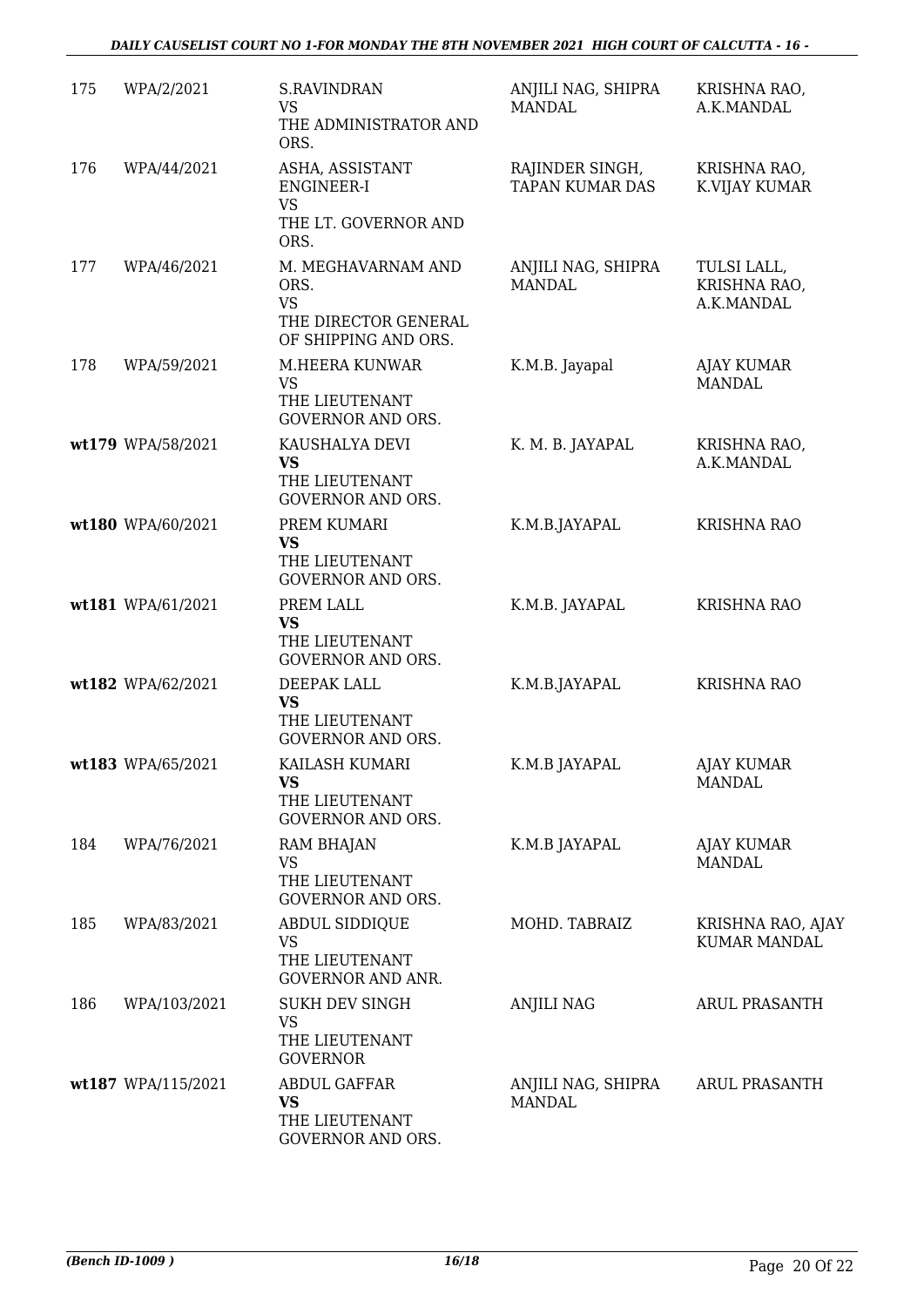| 188 | WPA/134/2021                  | M/S SALCON ENGINEERS<br>AND FABRICATORS AND<br>ANR.<br><b>VS</b>                                                                                                                 | V.D.SIVABALAN,<br>RAKESH KUMAR          | <b>KRISHNA RAO</b>                       |
|-----|-------------------------------|----------------------------------------------------------------------------------------------------------------------------------------------------------------------------------|-----------------------------------------|------------------------------------------|
|     |                               | THE CHAIRMAN, STATE<br>TRANSPORT AUTHORITY<br>AND ORS.                                                                                                                           |                                         |                                          |
| 189 | WPA/135/2021                  | <b>GANGA DIN</b><br>VS<br>THE ANDAMAN AND<br>NICOBAR ADMINISTRATION<br>AND ORS.                                                                                                  | K.M.B.JAYAPAL,<br>G.MINI                | AJAY KUMAR<br>MANDAL                     |
| 190 | WPA/150/2021                  | SMTI. E. SHYAMALA<br><b>VS</b><br>THE TEHSILDAR AND ORS.                                                                                                                         | VISHAL KR. BISWAS,<br><b>ANJILI NAG</b> | <b>KRISHNA RAO</b>                       |
| 191 | WPA/173/2021                  | S.VIJAY KUMAR<br><b>VS</b><br>THE LIEUTENANT<br><b>GOVERNOR (DISCIPLINARY</b><br><b>AUTHORITY)</b>                                                                               | <b>GOPALA BINNU</b><br><b>KUMAR</b>     |                                          |
|     | IA NO: CAN/1/2021             |                                                                                                                                                                                  |                                         |                                          |
| 192 | WPA/185/2021                  | THE INDIA RED CROSS<br><b>SOCIETY</b><br><b>VS</b><br>THE ANDAMAN AND<br>NICOBAR ADMINISTRATION                                                                                  | MOHD. TABRAIZ                           | KRISHNA RAO, AJAY<br><b>KUMAR MANDAL</b> |
|     | IA NO: CAN/2/2021, CAN/1/2021 |                                                                                                                                                                                  |                                         |                                          |
| 193 | WPA/186/2021                  | <b>ESWAR RAO</b><br><b>VS</b><br>ANDAMAN AND NICOBAR<br>STATE COOPERATIVE BANK                                                                                                   | MOHD. TABRAIZ                           | KRISHNA RAO, AJAY<br><b>KUMAR MANDAL</b> |
|     | IA NO: CAN/1/2021             |                                                                                                                                                                                  |                                         |                                          |
|     |                               | <b>SPECIAL LEAVE TO APPEAL</b>                                                                                                                                                   |                                         |                                          |
| 194 | CRA/14/2019                   | THE STATE<br><b>VS</b><br>A.JOSEMON                                                                                                                                              | KRISHNA RAO,<br><b>S.KARMAKAR</b>       | <b>GOPALA BINNU</b><br><b>KUMAR</b>      |
|     | IA NO: CRAN/1/2021            |                                                                                                                                                                                  |                                         |                                          |
|     |                               | <b>CONTEMPT APPLICATION</b>                                                                                                                                                      |                                         |                                          |
| 195 | CPAN/13/2018                  | THE SEAFARERS<br>CONFEDERATION OF INDIA<br>(SCI)<br><b>VS</b><br><b>SHRI ANUP KUMAR</b><br>SHARMA, CHAIRMAN AND<br>MANAGING DIRECTOR OF<br>SHIPPING CORPORATION<br>OF INDIA LTD. | SHYAMALI GANGLY                         |                                          |